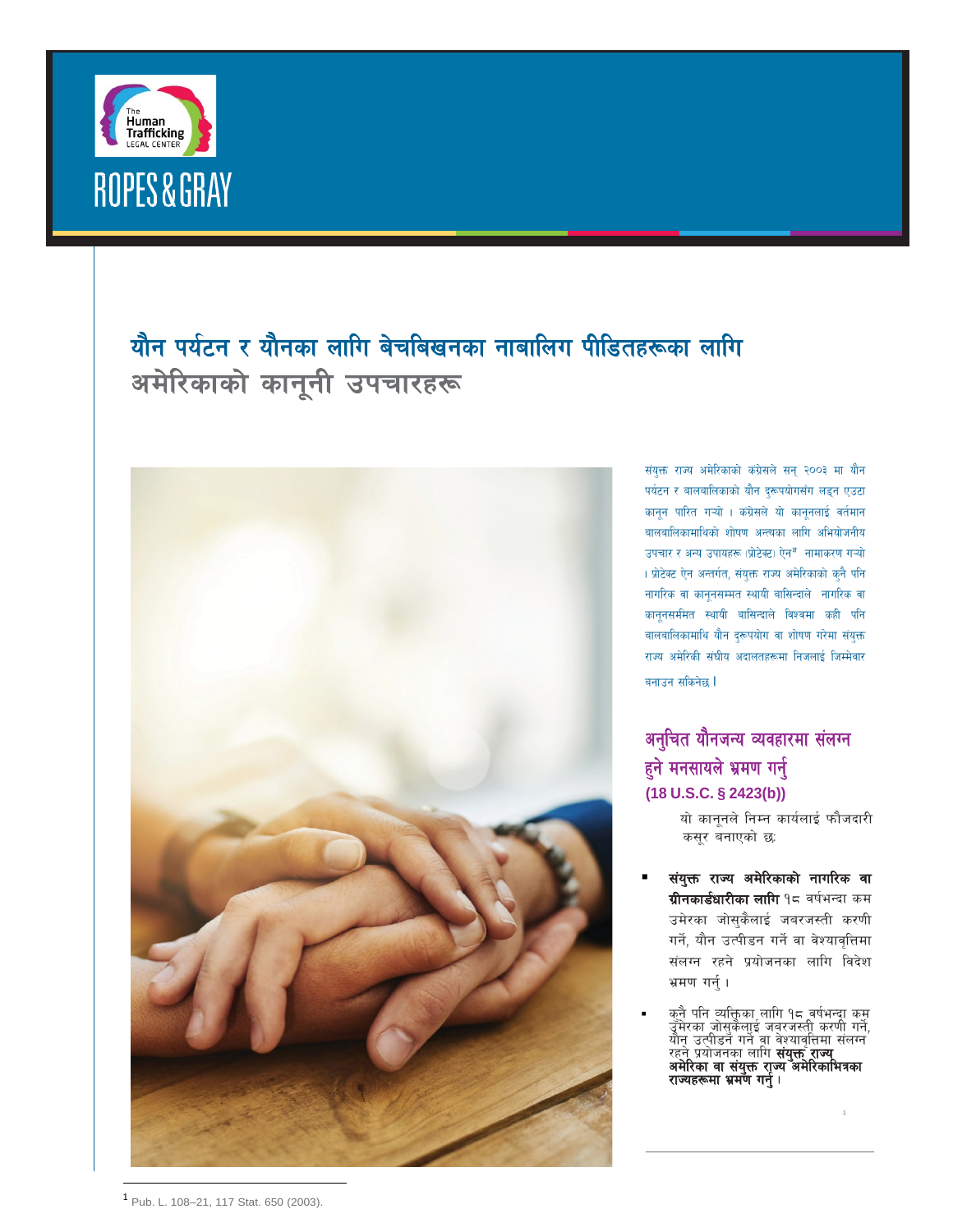

|    | यो कानूनले निम्न कार्यलाई फौजदारी कसूर बनाएको छ :                                                                                           |
|----|---------------------------------------------------------------------------------------------------------------------------------------------|
| ٠  | विदेशी राष्ट्रमा अस्थायी वा स्थायी रूपमा व्यापार गर्न वा बसोबास गर्न भ्रमण गर्ने संयुक्त राज्य<br>अमेरिकाको नागरिक वा ग्रीनकार्डधारीका लागि |
| ٠  | १८ वर्षभन्दा मुनिका जोसुकैसँग जबरजस्ती करणी, यौन उत्पीडन वा वेश्यावृत्तिमा संलग्न भएमा $^2$                                                 |
|    | कानूनको प्रत्येक उल्लंघनमा प्रतिवादीहरूले तीस वर्षसम्मको फौजदारी सजायको सामना गर्न् पर्ने हुन सक्छ।                                         |
|    | यसका अतिरिक्त प्रोटेक्ट ऐनले पीडितहरूलाई क्षतिका सम्बन्धमा देवानी मुद्दा गरी व्यक्तिगत कारवाही चलाउन सक्ने अधिकार दिएको                     |
| छ। |                                                                                                                                             |
|    |                                                                                                                                             |
|    |                                                                                                                                             |
|    | व्यक्तिगत कारवाही चलाउन सक्ने (18 U.S.C. § 2255(a))                                                                                         |
|    | कानूनले बेचबिखन हँदा, पोर्नोग्राफीमा पीडित हँदा वा अर्न्तराज्य भ्रमण वा यौन पर्यटनमा संलग्न रहेको कुनै                                      |
|    | व्यक्तिद्वारा यौन दुर्व्यवहार हँदाका बखत १८ वर्षभन्दा कम उमेर भएका र घाइते भएका कुनै पनि व्यक्तिलाई                                         |
|    | देहाय बमोजिम गर्ने अनुमति दिएको छ :                                                                                                         |
|    | संयुक्त राज्य अमेरिकाको संघीय जिल्ला अदालतमा देवानी मुद्दा दायर गर्ने।                                                                      |
|    | पीडितले भोगेको वास्तविक क्षति वा वैधानिक क्षतिमा १५०,००० डलर असूल गर्ने ।                                                                   |
|    | मनासिब कानून व्यवसायीको खर्च र अन्य मुद्दासम्बन्धी खर्च असूल गर्ने।                                                                         |

लागि जिम्मेवार बनाउन प्रयोग भएको छ । यीमध्ये धेरै जसो मुद्दाहरू कम्बोडिया, हाइटी, फिलिपिन्स र थाइल्याण्डमा घटित भएका छन ।<sup>3</sup> यी महाहरूमा संघीय फौजदारी अभियोजन समाविष्ट भएको छ र पीडितहरूबाट न्युन संख्यामा संघीय देवानी कानुन अन्तर्गतका मुद्दाहरू दायर भएका छन् ।

यस अभ्यास दिग्दर्शनले प्रोटेक्ट ऐन अन्तर्गतको फौजदारी र देवानी दायित्वमाथि प्रकाश पार्दछ ।<sup>4</sup> दिग्दर्शनले प्राय सोधिने प्रश्नहरूलाई सम्बोधन गरेर प्रोटेक्ट ऐनका फौजदारी तथा देवानी मद्दाहरूको बारेमा उदाहरण प्रस्तत गरेको छ । यो दिग्दर्शनले कानूनी परामर्श प्रदान गर्ने मनसाय राखेको छैन र सो प्रयोजनका लागि यस्को प्रयोग गरिन्हुन्न । विशिष्ट कानूनी मामिलाहरूको प्रश्नहरूको बारेमा कृपया कानून व्यवसायीसँग परामर्श लिन्होला ।

<span id="page-1-0"></span><sup>&</sup>lt;sup>2</sup> In 2013, Congress amended 18 U.S.C. § 2423(c) to include "or resides, either temporarily or permanently, in a foreign country". Pub. L. 113-4, title XII, § 1211(b), Mar. 7, 2013, 127 Stat. 142.

<sup>&</sup>lt;sup>3</sup> See Appendices A, B, and C.

<span id="page-1-2"></span><span id="page-1-1"></span><sup>&</sup>lt;sup>4</sup> This Practice Guide focuses specifically on criminal and civil liability for U.S. citizens and permanent residents who have sexually abused minors abroad. Several countries have established extraterritorial jurisdiction over their citizens who sexually abuse and exploit children abroad. These countries include Australia, Canada, Denmark, France, Italy, Japan, the Netherlands, New Zealand, Spain, Sweden, and the United Kingdom. For more on extraterritorial jurisdiction for child sexual exploitation, see ECPAT International, Hawke, Angela and Raphael, Alison, Offenders on the Move: Global Study on Sexual Exploitation of Children in Travel and Tourism 2016 (May 2016).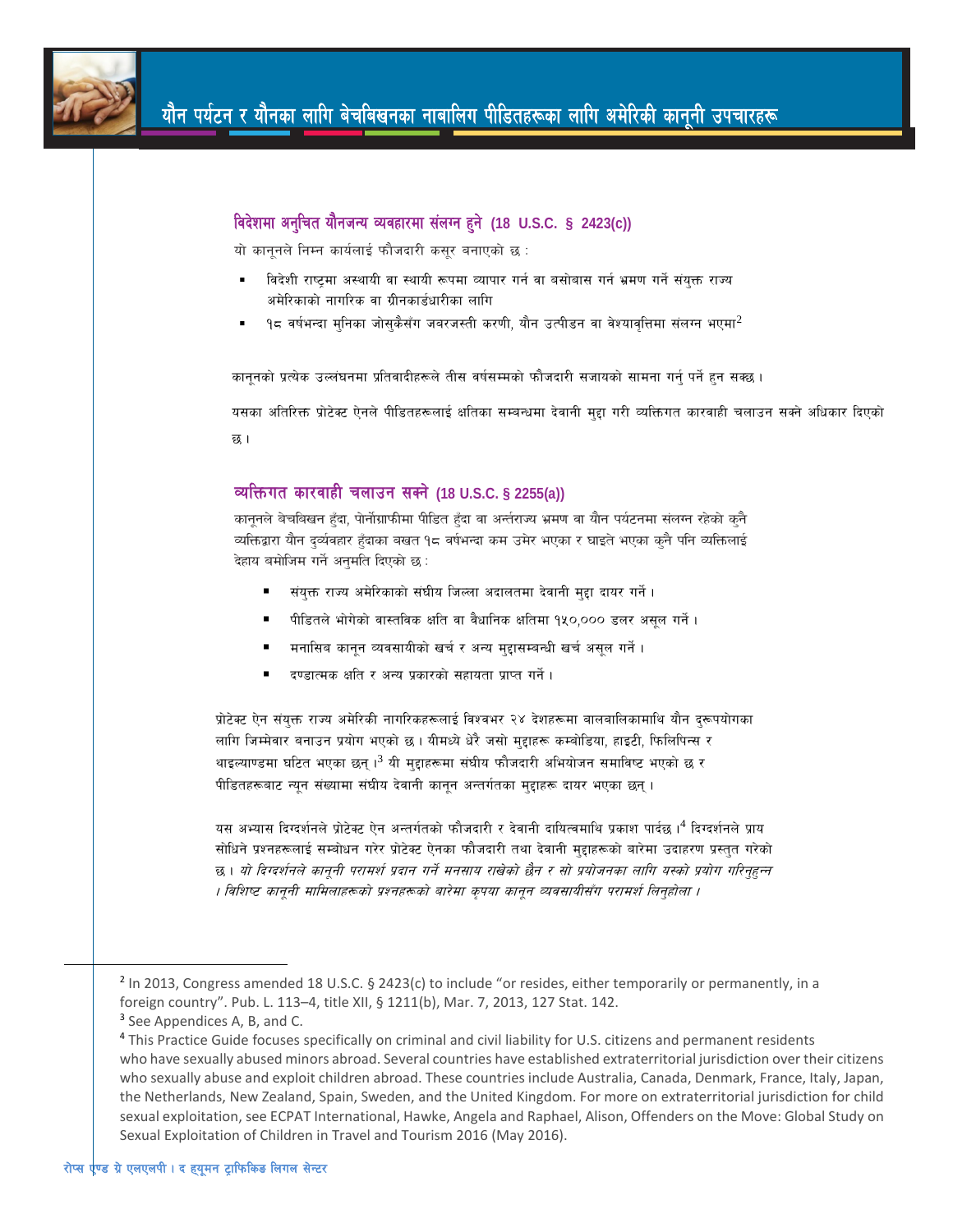### १. प्रोटेक्ट ऐन अन्तर्गत फौजदारी अभियोजन

संघीय अभियोजनकर्ताहरूले जुन २०१८ सम्ममा विदेशमा बालबालिकालाई यौन दर्व्यवहार गरिएका वा सोको उद्योग गरिएका कम्तीमा ६८ फौजदारी मुद्दाहरूलाई प्रोटेक्ट ऐन अन्तर्गत दायर गरेका छन्।<sup>5</sup> प्रतिवादीहरूमा मिशिनरीहरू, पादरीहरू, शिक्षाविदहरू, अनाथालयका कर्मचारीहरू, संयक्त राज्य अमेरिकी सरकारका कर्मचारीहरू, संयक्त राज्य अमेरिकी सरकारसँग सम्बन्धित ठेकेदारहरू. चिकित्सकहरू. पिसकोर स्वयंसेवीहरू र गैरसरकारी संस्थाका कर्मचारीहरू छन । पर्यटकका रूपमा भ्रमण गर्ने अन्य संयक्त राज्य अमेरिकाका नागरिक र काननसम्मत स्थायी वासिन्दाहरूलेसमेत प्रोटेक्ट ऐन अन्तर्गत बालबालिकामाथि दर्व्यवहारको अभियोजन सामना गरेका छन्।

#### फौजदारी सजायहरू के के हुन् ?

संयुक्त राज्य अमेरिकाका नागरिक र कानुनसम्मत स्थायी वासिन्दाले विदेशी राष्टमा बालबालिकामाथि यौन दुर्व्यवहार गरेको वा शोषण गरेको पाइएमा निजलाई प्रत्येक कसूरका लागि बढीमा ३० वर्षको जेल सजाय हनसक्छ । संघीय अदालतले प्रतिवादीलाई सरकारलाई जरिवाना तिर्न र ∕ वा पीडितलाई फौजदारी पुनर्व्यवस्थापन (क्षतिपूर्ति) तिर्न आदेशसमेत दिन सक्छ । उदाहरणका लागि, संयुक्त राज्य अमेरिका विरुद्ध पेपे मुद्दामा एकजना अवकाशप्राप्त सेनाका कप्तानलाई नावालिगसँग अनुचित यौनजन्य कार्यमा संलग्न हुने अभिप्रायले सात पटक कम्बोडिया भ्रमण गरेकोमा कसुरदार ठहर गरियो । प्रतिवादीलाई प्रत्येक पटकका लागि ३० वर्षको जेल सजाय गरी कुल २१० वर्षको जेल सजाय दिइयो। निजबाट पीडितहरूको पुनर्व्यवस्थापनका लागि २४२,२१३ डलर भक्तानी गर्न समेत निजलाई आदेश दिइयो।<sup>6</sup>

पहिचान गरिएका ६८ संघीय फौजदारी मुद्दाहरूमध्ये ६२ वटामा फौजदारी कसूर ठहर भई ३७ महिनादेखि ३३० वर्षसम्मको जेल सजाय भएको छ। फौजदारी कसुर ठहर वा गल्ती याचनामा टंगिएका ६२ मुद्दाहरूमध्ये १९ वटा मुद्दामा पीडितहरूलाई पुनर्व्यवस्थापन (क्षतिपूर्ति) दिइइको छ ।<sup>7</sup> पुनर्व्यवस्थापन आदेशमा अपराधसँग प्रत्यक्ष सम्बन्धित फुटकर क्षतिको रकम पीडितलाई भुक्तानी गर्न प्रतिवादी जिम्मेवार हुन्छ। उदाहरणका लागि संयुक्त राज्य अमेरिका विरुद्ध परलिज मुद्दामा हाइटीको आवाशीय च्यारिटी विद्यालयमा उपस्थित भएका धेरै बालकहरूलाई संयुक्त राज्य अमेरिकाका पादरीले यौन दर्व्यवहार गरेको पाइयो । जब पीडितहरू अगाडि आए, ती बालकहरूले च्यारिटी विद्यालयबाट पाउने सहयोग पाएनन । अदालतले पीडितहरूलाई कुल अमेरिकन डलर ४८,८७९.२९ भुक्तानी गर्न प्रतिवादीलाई आदेश दियो । बालकहरूले अपराधका बारेमा जानकारी दिएपछि निजहरूले गमाएको आवास र विद्यालय शल्कलाई यस रकमले खाम्ने आदेश दियो।<sup>8</sup> यनाइटेड विरुद्ध अब्रामोभको मुद्दामा संघीय जुरीले रुस र संयुक्त राज्य अमेरिकाको द्वैध नागरिक भएको व्यक्तिले रुस भ्रमण गरी नाबालिकाहरूलाई धेरै पटक जबरजस्ती करणी गरेको पाइयो । अदालतले अब्रामोभलाई १५० वर्षको जेल सजाय दियो । अब्रामोभको यौन दर्व्यवहारसँग सम्बन्धित विगत, वर्तमान र भविष्यको उपचारको खर्च खाम्ने गरी तीनजना पीडितहरूलाई कुल अमेरिकन डलर ८,०५५ रकम पुनर्व्यवस्थापनका लागि भुक्तानी गर्न अदालतले अब्रामोभलाई आदेश दियो ।<sup>9</sup>

 $\overline{3}$ 

<span id="page-2-0"></span>See Appendix A. This figure does not include prosecutions brought under the PROTECT Act for child sexual abuse cases occurring within the United States.

<span id="page-2-1"></span><sup>&</sup>lt;sup>6</sup> U.S. v. Pepe, No. 14-50095 (9th Cir.). As of June 2018, the defendant's appeal is ongoing.

<span id="page-2-2"></span><sup>&</sup>lt;sup>7</sup> See Appendices A and B.

<span id="page-2-3"></span><sup>&</sup>lt;sup>8</sup> Restitution Order, U.S. v. Perlitz, No. 09-cr-00207 (D. Conn. July 15, 2011); Sentencing Memorandum of the United States, U.S. v. Perlitz, No. No. 09-cr-00207 (D. Conn. Dec. 16, 2010). Perlitz pled guilty to travel with intent to engage in illicit sexual conduct and was sentenced to 235 months in prison.

<span id="page-2-4"></span>Restitution Order, U.S. v. Abramov, No. 2:14-cr-00241 (C.D. Cal. May 9, 2016); Sentencing Memorandum of the United States, U.S. v. Abramov, No. 2:14-cr-00241 (C.D. Cal. Feb. 9, 2016).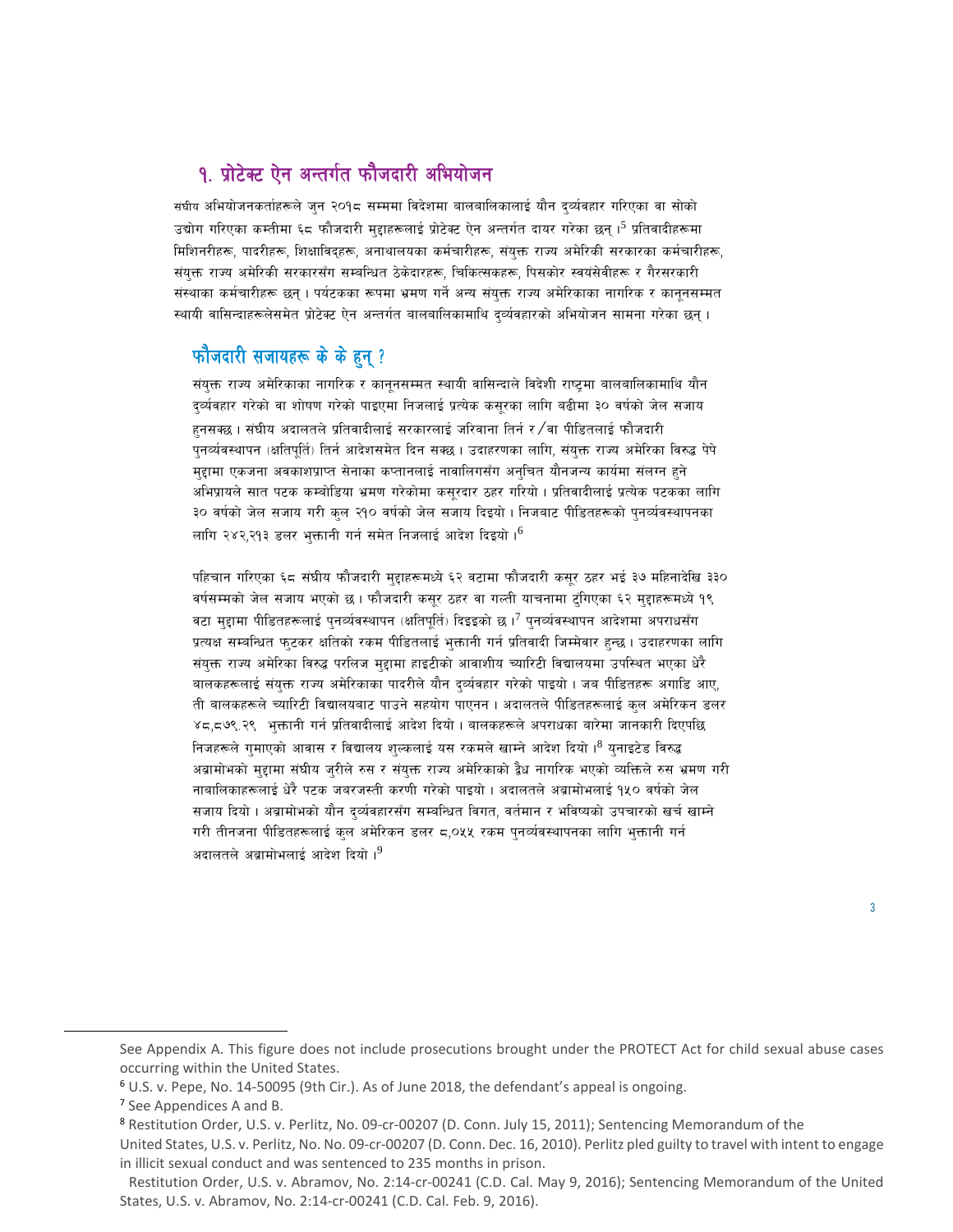पुनर्व्यवस्थापन आदेशले केवल फुटकर खर्चलाई मात्र खाम्दछ। यी आदेशहरूले पीडा र चोट, मानसिक चोट, दुष्कृति उल्लंघनको क्षतिपूर्ति, कानुनसम्मत क्षति वा दण्डात्मक क्षतिलाई समेटदैन । तल वर्णन गरिएभैं पीडितहरूले यी अतिरिक्त क्षतिहरूका लागि संयुक्त राज्य अमेरिकी संघीय अदालतहरूमा देवानी मुद्दाहरू दायर गर्न सक्छन् । संयुक्त राज्य अमेरिकाले अपराधका पीडितहरूलाई फौजदारी पुनर्व्यवस्थापन र देवानी क्षति दवै असुल गर्ने अनुमति प्रदान गर्दछ।

## विदेशमा अभियोजन गरिएको कसूरदारलाई संयुक्त राज्य अमेरिकामा पनि अभियोजन गर्न सकिन्छ $?$

हो सकिन्छ। संयुक्त राज्य अमेरिकाका संघीय अभियोजनकर्ताहरूले सोही अपराधमा विदेशी राष्ट्रहरूमा अभियोजित भई सकेका व्यक्तिहरूमाथि पनि अभियोजन लगाउन सक्छन् । बस्तुत: कम्बोडिया $^{10}$  $^{10}$  $^{10}$ , थाइल्याण्ड<sup>[11](#page-3-1)</sup>, जर्मनी<sup>[12](#page-3-2)</sup> र संयुक्त अधिराज्य<sup>[13](#page-3-3)</sup>मा कसूरदार ठहरिसकेका प्रतिवादीहरूले प्रोटेक्ट ऐनको उल्लंघनका लागि संयुक्त राज्य अमेरिकामा उस्तै समायोजनको सामना गर्नु परेको छ।

### के यौन भ्रमण सञ्चालकहरूलाई कानुन अन्तर्गत अभियोजन गर्न सकिन्छ?

हो सकिन्छ । कानुनले भ्रमणकारीहरूलाई यौन पर्यटनका लागि प्रस्ताव गर्ने कार्यलाई पनि फौजदारी कसुर मानेको छ। उदाहरणका लागि संयुक्त राज्य अमेरिका विरुद्ध इभान्सको मुद्दामा प्रतिवादीमाथि होन्डुरस र कोष्टारिकामा बाल यौन भ्रमण सञ्चालन गरेको अभियोग लागेको थियो । निजलाई २० वर्षभन्दा बढीको जेल सजाय दिइयो  $1^{14}$  $1^{14}$  $1^{14}$ 

### के संयुक्त राज्य अमेरिकी अदालतमा बालबालिकाहरूले बयान दिनुपर्ने हुन्छ ?

हो केही मुद्दाहरूमा । यदि संयुक्त राज्य अमेरिकी सरकारले कुनै बालबालिकालाई बयानका लागि संयुक्त राज्य अमेरिकामा ल्याएमा त्यस्तो बालबालिकालाई फौजदारी कसरको पीडित साक्षीका रूपमा बालबालिकाको अधिकारको प्रतिनिधित्व गर्न कानून व्यवसायी राख्न सुभ्राव दिइन्छ । संयुक्त राज्य अमेरिकाको गैरसरकारी संस्थाहरूले बालबालिका आईपग्न अघि निशल्क काननी सेवा प्रदान गर्ने कानन व्यवसायी खोज्न साफोदार संस्थाहरूलाई सहयोग गर्न सक्छन्।

## **मामिलाहरूलाई संयुक्त राज्य अमेरिकी संघीय अधिकारीहरू समक्ष कसरी जानकारी गराउन सकिन्छ**?

यदि कनै संयुक्त राज्य अमेरिकी नागरिक वा कानुनसम्मत स्थायी बासिन्दा बालबालिकाको यौन शोषणमा सहभागी भएको विषयमा जानकारी छ भने यस घटनाका बारेमा अध्यागमन तथा भन्सार प्राधिकारी ⁄आन्तरिक सुरक्षा जाँचबुभ अधिकारी (आईसीई) समक्ष आईसीईको हटलाइन १-८६६-३४७-२४२३

<span id="page-3-4"></span>14 U.S. v. Evans, No. 6:06-cr-00075 (M.D. Fla.).

<span id="page-3-2"></span><span id="page-3-1"></span><span id="page-3-0"></span> $\overline{\phantom{a}}$ 

U.S. v. Johnson, No. 6:14-cr-00482 (D. Or.) (convicted in Cambodia of abuse of one or more minors and sentenced to one year of imprisonment).

U.S. v. Shapiro, No. 2:15-cr-00224 (C.D. Cal.) (convicted in Thailand of engaging in sexual acts with a child 15 years or younger and taking a child 15 years or younger away from his parents or guardian).

U.S. v. Pendleton, No. 1:08-cr-00111 (D. Del.) (convicted in Germany of sexual abuse of persons incapable of resistance).

<span id="page-3-3"></span>U.S. v. Bohning, No. 0:04-cr-60046 (S.D. Fla.) (Bohning pled guilty in the U.K. to possessing and distributing indecent images and publishing an indecent article and was sentenced to 30 months in prison. He was then extradited to the United States for prosecution).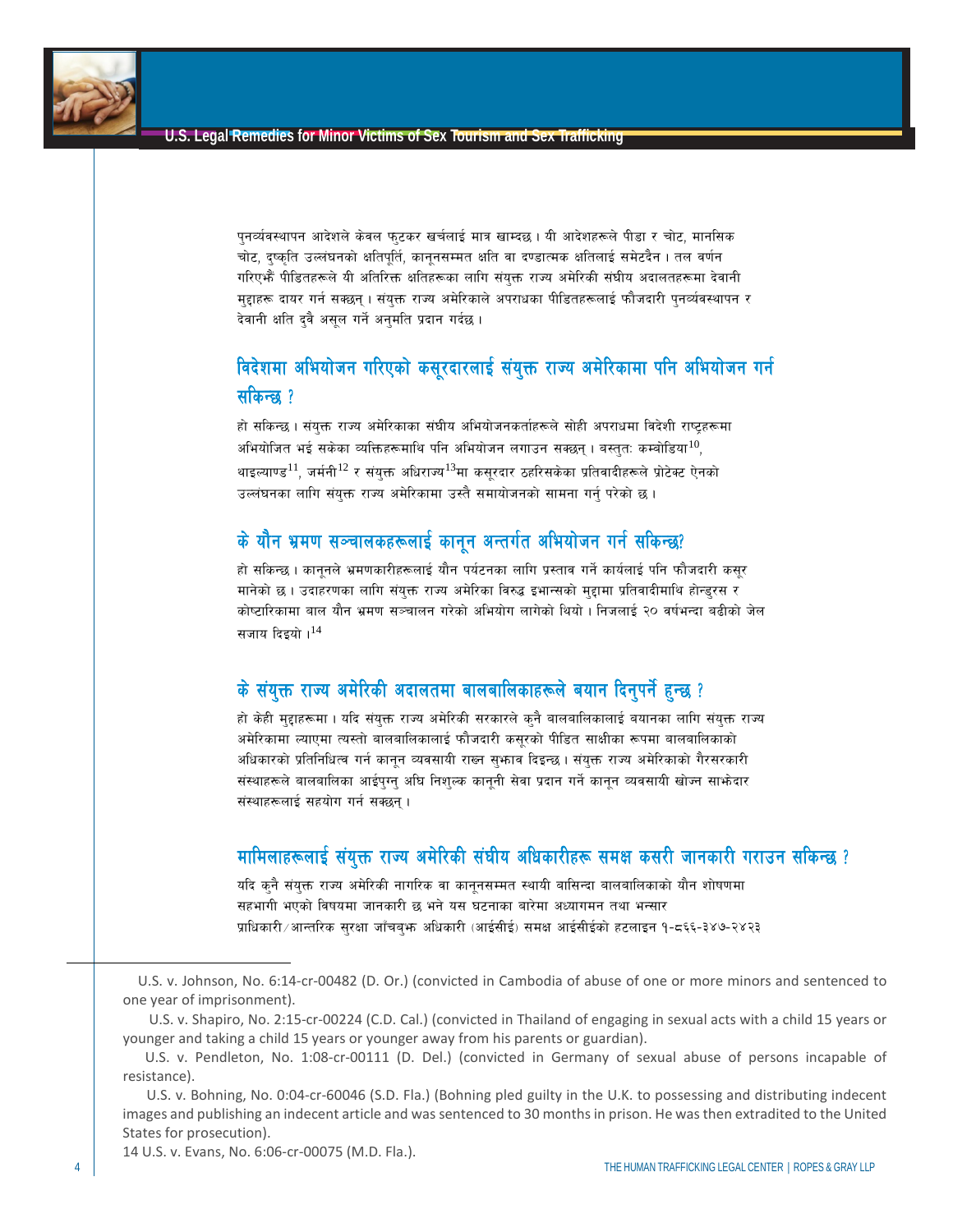मा फोन गरेर वा predator@DHS.gov मा इमेल गरेर जानकारी गराउन सकिन्छ । कानून कार्यान्वयनका अतिरिक्त, स्थानीय गैरसरकारी संस्थाले पनि कसरी दर्व्यवहारको बारेमा खबर गर्ने बारेमा थप जानकारी दिन सक्छन । उदाहरणको लागि ईसिपिएटी, बालबालिकामाथि हुने यौन शोषण विरुद्ध संघर्षमा कार्यरत एउटा अर्न्तराष्टिय संस्था. को विश्वभर ९२ देशहरूमा सदस्यहरू छन ।<sup>15</sup>

## २. प्रोटेक्ट ऐन अन्तर्गत क्षतिका लागि देवानी मुद्दाहरू

संयुक्त राज्य अमेरिकामा फौजदारी र देवानी कानून प्रणाली पृथक पृथक छन् । तल छलफल गरिएभैं देवानी मुद्दा फौजदारी मुद्दा बिना नै चलाउन सकिन्छ वा फौजदारी मुद्दा पछि चलाउन सकिन्छ । देवानी मुद्दाले मात्र प्रतिवादीलाई जेलमा पठाउन सकिदैन, अदालतले क्षतिपर्तिसम्बन्धी र दण्डात्मक क्षतिका साथै कानन व्यवसायीको शुल्क सम्बन्धमा आदेश गर्न सक्छ। जुन २०१८ सम्ममा संयुक्त राज्य अमेरिकाका नागरिकहरूबाट विदेशमा द्व्यंवहारबाट पीडित भएकाहरूले प्रोटेक्ट ऐन अन्तर्गत कम्तीमा ११ थान संघीय देवानी मुद्दाहरू दायर गरेका छन्  $16$ 

### कस्लाई मद्दा दायर गर्न सकिन्छ?

विदेशी राष्ट्रमा नाबालिगमाथि यौन दर्व्यवहार गर्ने संयुक्त राज्य अमेरिकाका कुनै पनि नागरिक वा स्थायी बासिन्दामाथि प्रोटेक्ट ऐन अन्तर्गत क्षतिका लागि संघीय देवानी अदालतमा मुद्दा दायर गर्न सकिन्छ । कसूरदारले विदेश भ्रमण गर्दा निजको कुनै बालबालिकामाथि जबरजस्ती करणी, दुर्व्यवहार गर्ने वा व्यावसायिक यौनमा संलग्न हुने मनसाय भएनभएको कराले कुनै अर्थ राख्दैन ।<sup>17</sup> कसुरदारले विदेशी राष्टमा हुँदा ती कार्यहरू गरेनगरेको कराले मात्र अर्थ राख्दछ । यो काननले यौन पर्यटन कम्पनी सञ्चालन गर्नेहरूलाई समेत समेट्दछ। $^{18}$ 

उदाहरणका लागि वादी विरुद्ध सेहेरको मुद्दामा चार जना ब्राजिलियन महिलाहरूले एकजना संयुक्त राज्य अमेरिकी नागरिक प्रतिवादीले संयुक्त राज्य अमेरिकाका नागरिकहरूका लागि बाल यौन पर्यटनको व्यवस्था गरी ब्राजिलको भ्रमण गराउने गरेको आरोप लगाई संघीय देवानी मुद्दा दायर गरेका थिए । सबै जना वादीहरू निजहरूको बेचबिखन भएको समयमा १८ वर्षभन्दा कम उमेरका थिए जसमध्ये एकजना १२ वर्षकी मात्र थिइन । यी पीडितहरूले तिनीहरू र अन्य केटीहरूलाई प्रतिवादीको माछा मार्ने डुंगा, रक्सी र लागु औषधमा लोभ्याई प्रतिवादी र निजका ग्राहकहरूसँग व्यावसायिक यौन कार्य गर्न वाध्य तल्याइएको आरोप लगाएका थिए । यो मद्दा अन्तत: गोपनीय समाधानमा सकियो ।<sup>19</sup>

कसरदार र बाल यौन भ्रमण सञ्चालकबाहेक अन्य पक्षका विरुद्ध पीडितहरूले देवानी महा दायर गर्न पाउने विषयमा संयुक्त राज्य अमेरिकाका संघीय अदालतहरू विभाजित छन् । जोसेफ जीन चार्ल्स वि. पर्लिटजको महामा कनेक्टीकटको एउटा संघीय अदालतले प्रोटेक्ट ऐनको अक्षरले अदालतलाई कर्मचारी

<span id="page-4-0"></span><sup>15</sup> For more. see http://www.ecpat.org/where-we-work/. If reporting Europe, abuse in See http://www.reportchildsextourism.eu/

<span id="page-4-1"></span>See Appendices B and C. The total number of cases filed, 11, does not include lawsuits brought under the PROTECT Act for child sexual abuse cases occurring within the United States. A total of 79 cases have been filed against Douglas Perlitz, a former priest who sexually abused multiple victims in Haiti. These complaints were consolidated into two cases: Gervil v. Perlitz, No. 3:13-cv-01132 (D. Conn. Aug. 8, 2012) (consolidating 55 cases with the lead case) and Jean-Charles v. Perlitz, No. 3:11-cv-00614 (D. Conn. Jan. 12, 2012) (consolidating 22 cases with the lead case

<span id="page-4-2"></span><sup>17 18</sup> U.S.C. § 2423(b) specifically prohibits traveling with the intent to engage in illicit sexual conduct. 18 U.S.C. § 2423(c) does not require the "travel with intent" element

<span id="page-4-3"></span>See 18 U.S.C. § 2423(d): Whoever, for the purpose of commercial advantage or private financial gain, arranges, induces, procures, or facilitates the travel of a person knowing that such a person is traveling in interstate commerce or foreign commerce for the purpose of engaging in illicit sexual conduct shall be fined under this title, imprisoned not more than 30 years, or both.

<span id="page-4-4"></span>Plaintiffs v. Schair, No. 11-cv-145 (N.D. Ga. filed June 14, 2011). While this case was brought under federal anti trafficking statutes, similar fact patterns could also be brought under the PROTECT Act.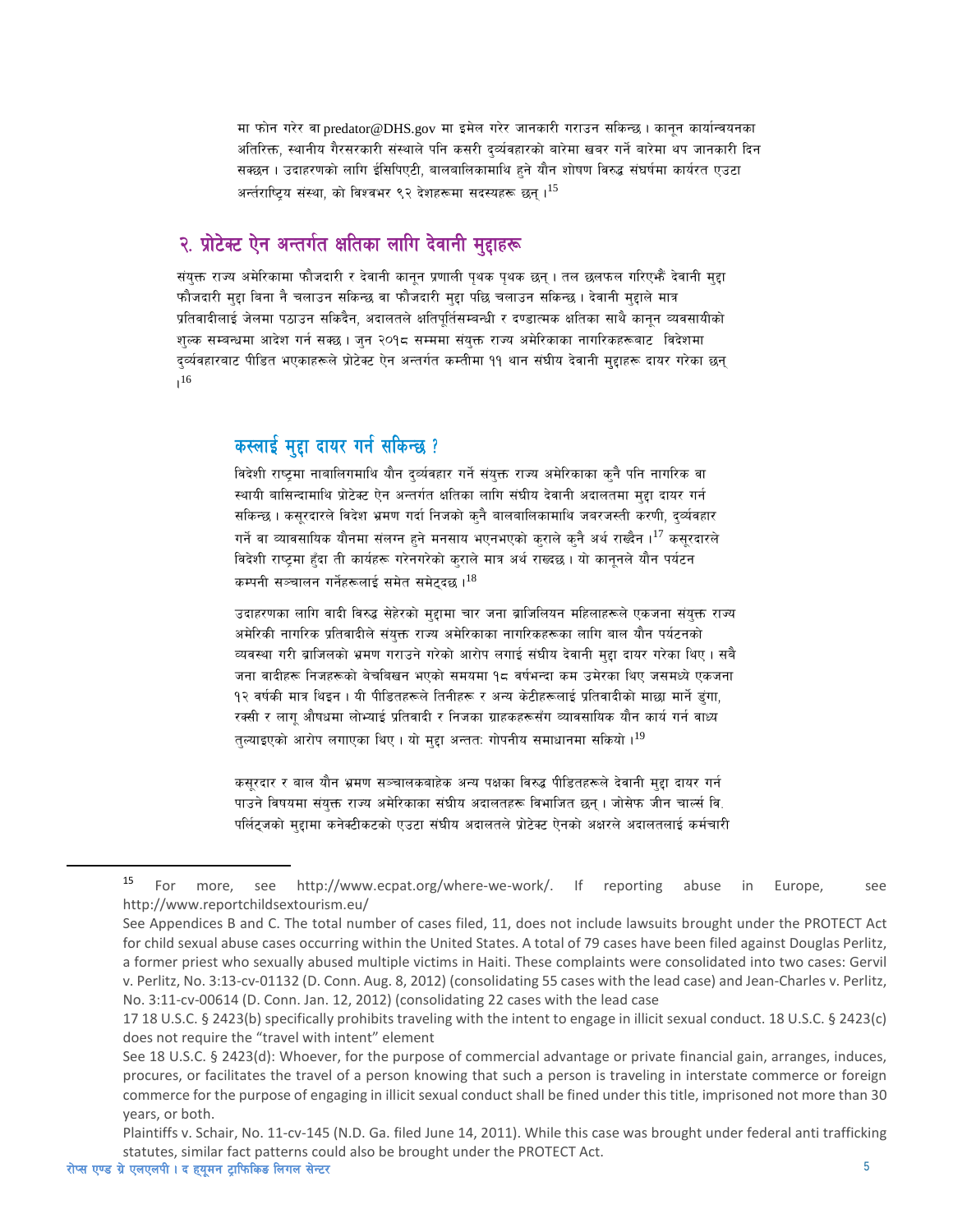जस्ता तेस्रो पक्षलाई प्रतिवादीले बालबालिकामाथि गरेको यौन द्व्यंवहारका लागि जिम्मेवार बनाउने अनुमति दिदैन । तसर्थ अदालतले हाइटीमा धेरै बालकमाथि यौन दराचार गर्ने प्रतिवादी पादरीका सुपरीवेक्षकहरूलाई प्रोटेक्ट ऐन अन्तर्गत जिम्मेवार बनाउन नसकिने भनी निजहरू विरुद्धको दावीलाई खारेज गरेको थियो । $^{20}$  $^{20}$  $^{20}$  तर डो विरुद्ध लिबेरेटरको महामा पेन्सिलभेनियाको एउटा संघीय अदालतले तेस्रो पक्षले प्रतिवादीलाई अपराध गर्नमा आपराधिक रूपमा सहयोग गरेमा वा दरुत्साहन गरेमा तेस्रो पक्षलाई पनि जिम्मेवार बनाउन सकिने उल्लेख गरेको छ । अदालतले अन्तत: प्रतिवादी पादरी लिवेरेटरले नाबालिगमाथि यौन दर्व्यवहार गरेको तेस्रो पक्षलाई जानकारी भएको भन्ने पर्याप्त प्रमाण नभएको भन्दै निजहरू माथिको दावीलाई खारेज गरेको थियो  $1^{21}$  $1^{21}$  $1^{21}$ 

#### कस्ले मुद्दा दायर गर्न सक्छ?

संयुक्त राज्य अमेरिकाका कुनै नागरिक वा कानुनसम्मत स्थायी बासिन्दाद्वारा यौन दर्व्यवहार गरिएको समयमा १८ वर्षभन्दा कम उमेर भएका पीडितले मुद्दा दायर गर्न सक्छन् । वयस्क उमेर पुगेका पीडितहरूले दर्व्यवहारकर्ता विरुद्ध आफैले मुद्दा दायर गर्न सक्छन् । अभै नाबालिग भएका पीडितहरूले अर्को साथी भनिने आफ्ना वयस्क प्रतिनिधिमार्फत मुद्दा दायर गर्न सक्छन् । मुद्दा अनुसार परामर्शदाता, अभिभावक $^{22}$  $^{22}$  $^{22}$ , कानुनी संरक्षक वा बालबालिकासँग नातासम्बन्ध भएका अन्य व्यक्तिहरू अर्को साथीका रूपमा काम गर्न योग्य हन्छन् । अर्को साथीको रूपमा मुद्दामा प्रवेश गर्न अघि बालबालिकाको व्यक्ति वा समुहसँग पुर्व सम्बन्ध भएको कुरालाई अदालतले प्राथमिकता दिन्छ । तर बालबालिका र प्रतिनिधिका बीच पुर्व सम्बन्ध हुन आवश्यक हुनेछैन । $^{23}$  $^{23}$  $^{23}$ 

## के पीडितले आफ्नै नामबाट मुद्दा दायर गर्नु पर्छ ?

अदालतको स्वीकृति लिएर पीडितले जोन डी वा जेन डी जस्ता काल्पनिक वा अवास्तविक नाम राखेर प्रोटेक्ट ऐन अन्तर्गत देवानी दावी दायर गर्न सक्छ । संयुक्त राज्य अमेरिकामा दायर गरिएका ११ देवानी मुद्दाहरूमध्ये नामै नखलाई तीन वटा देवानी महाहरू दायर गरिएकोमा त्यस विषयमा प्रतिवादीहरूले चुनौति दिएका थिएनन । $^{24}$  $^{24}$  $^{24}$ वादीलाई काल्पनिक नामबाट प्रक्रिया शुरु गर्ने अनुमति दिने नदिने कुरा निर्धारण गर्दा अदालतले खुल्ला न्यायिक कार्यविधिको आवश्यकता विरुद्ध पीडितको गोपनीयतासम्बन्धी स्वार्थको आकलन गर्नुपर्नेछ । पीडितले बेहोर्न् पर्ने सम्भावित सर्मिन्दगी नाम नखुलाई मुद्दा दायर गर्ने पूर्जी जारी गर्न पर्याप्त हुनेछैन । उदाहरणका लागि *जाभारोभ विरुद्ध स्नेइडरको* मुद्दामा प्रतिवादीले काल्पनिक नामबाट वादीले मुद्दा दायर गरेको कुरालाई चुनौति दिएको पाइन्छ । वादीले ठोस हानि उल्लेख नगरी सर्मिन्दगी बेहोर्नु पर्ने र आफ्नो वृत्तिविकासमा हानि पुग्न सक्ने क्रामात्र उल्लेख गरेको र गोपनीयता तथा सरक्षाजन्य स्वार्थका बारेमा पर्याप्त रूपमा खलाउन नसकेको अदालतले ठहर गरेको थियो . ।<sup>[25](#page-5-5)</sup> अदालतले पीडितले आफ्नो वास्तविक नामबाट देवानी मुद्दा दायर गर्न आवश्यक हुने ठहर गरेको थियो ।

### फौजदारी कसूर ठहर हुँदा पनि पीडितले मुद्दा दायर गर्न सक्छ ?

हो गर्न सक्छ । दर्व्यवहारकर्ता संयुक्त राज्य अमेरिकामा वा अपराध भएको देशमा फौजदारी कसूरमा कसूरदार ठहरिएमा पीडितले मुद्दा दायर गर्न सक्छ । बस्तुत: दायर गरिएका ११ प्रोटेक्ट ऐन देवानी मुद्दामध्ये ६ वटामा संयुक्त राज्य अमेरिकामा फौजदारी अभियोजन गरिएको थियो ।<sup>[26](#page-5-6)</sup> फौजदारी अदालतले दाीयत्व स्थापित गरिसक्ने हनाले देवानी मुद्दा क्षतिमा केन्द्रीत भए पग्ने हुनाले फौजदारी अभियोगमा ठहर पछि देवानी मुद्दा चल्नु पीडितहरूलाई मद्दा गर्न अफ्न सहज हुन्छ।

<span id="page-5-2"></span><span id="page-5-1"></span><span id="page-5-0"></span>**.** 

<sup>20</sup> 937 F. Supp. 2d 276, 281 (D. Conn. 2013).

<sup>21</sup> Doe v. Liberatore, 478 F. Supp. 2d 742, 756 (M.D. Pa. 2007).

<sup>22</sup> See, e.g., Complaint at 2, Boonma v. Bredimus, No. 05-0684 (N.D. Tex. filed Apr. 7, 2005); cf. Z.A. v. Oswald, No. 08- 643, 2008 WL 4372736 (E.D. Mo. Sept. 22, 2008) (mother acted as next friend in civil suit under 18 USC § 2255 based on child pornography)

<span id="page-5-3"></span>Sam M ex. Rel. Elliot v. Carcieri, 608 F.3d 77, 85 (1st Cir. 2010) (the U.S. Supreme Court has not held that a prior relationship is required).

<sup>24</sup> See Appendices B and C.

<sup>25</sup> Order at 2, Zavarov v. Schneider, No. 08-cv-03805 (E.D. Pa. filed Mar. 24, 2010).

<span id="page-5-6"></span><span id="page-5-5"></span><span id="page-5-4"></span><sup>26</sup> See Appendix B.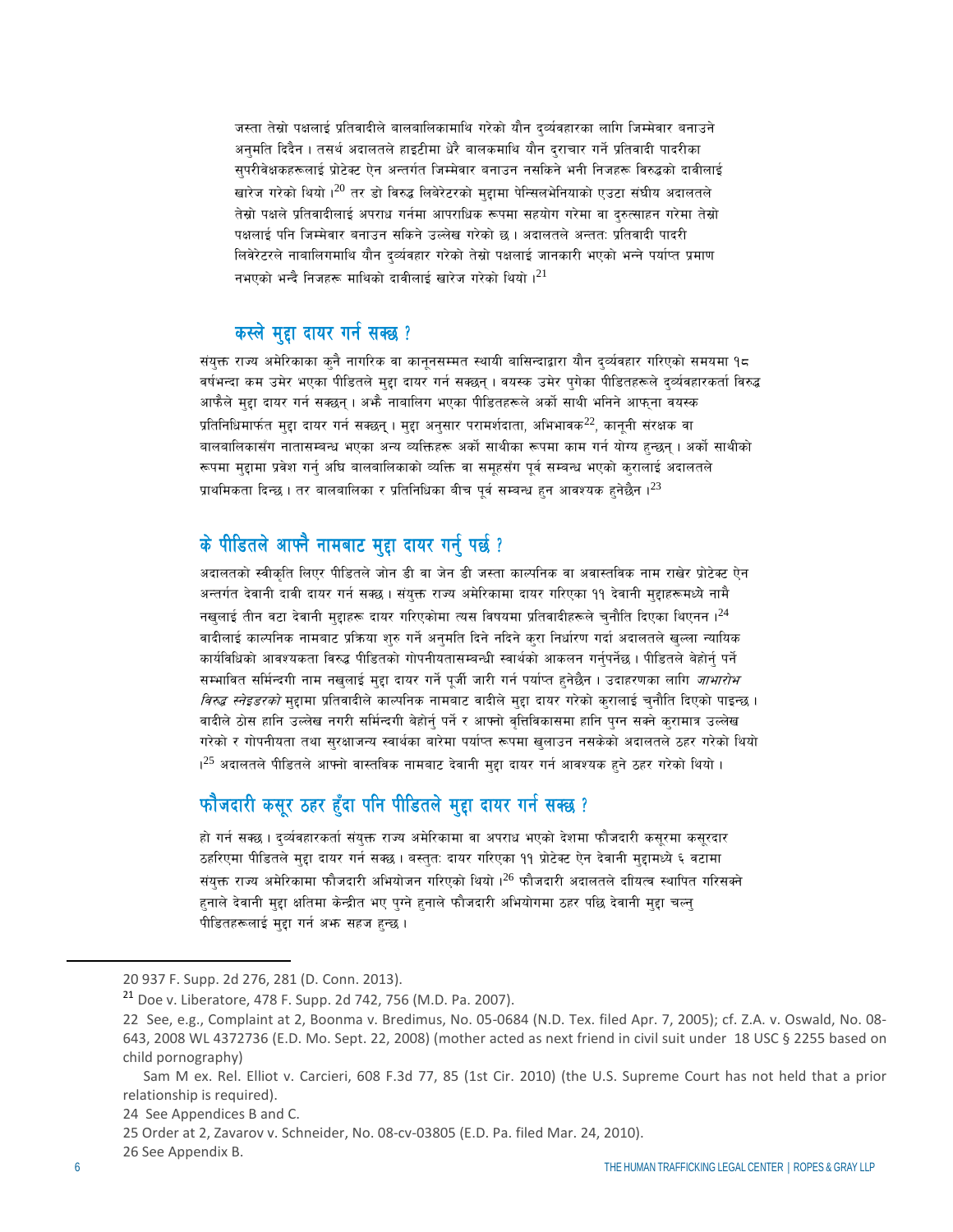### पीडितले फौजदारी पुर्नव्यवस्था हासिल गरेको अवस्थमा निजले देवानी क्षतिपुर्ति पाउन सक्छ ?

हो सक्छ । प्रोटेक्ट ऐन अन्तर्गतको देवानी कारवाहीले पीडितलाई फौजदारी पुनर्व्यवस्थापनमा समावेश नभएका थप रकम असुल गर्ने अनमति दिन्छ । यी क्षतिपर्तिमा दण्डात्मक क्षतिका अतिरिक्त पीडा र चोटका साथै मानसिक र संवेगात्मक हानिको क्षतिपर्तिसमेत समावेश हुन्छ ।<sup>27</sup> उदाहरणका लागि संयुक्त राज्य अमेरिका विरुद्ध स्नेइडरको मुद्दामा संघीय जुरीले प्रतिवादीले छ वर्षको अवधिसम्म रसिएन नाबालिगलाई यौन दर्व्यवहार गरेको ठहर गरेको थियो। प्रतिवादीलाई १८० महिनाको जेल सजाय भई पीडितको पुनर्व्यवस्थापनका लागि कुल अमेरिकन डलर ३५,००० पीडितलाई भुक्तानी गर्ने आदेश दिइएको थियो ।<sup>28</sup> पीडितले .<br>पेन्सिलभिनियाको संघीय अदालतमा प्रोटेक्ट ऐन अन्तर्गत जाभारोभ विरुद्ध स्नेइडरको देवानी महा दायर गरेको थियो । अदालतले फौजदारी कारवाही चलुन्जेल यो मुद्दालाई मुल्तवी राख्यो । फौजदारी मुद्दा पछि संघीय देवानी मुद्दा चल्यो । अन्तत: देवानी मुद्दा गोपनीय समाधानमा टंगियो ।<sup>29</sup>

डोइ विरुद्ध लिवेरेटरको मुद्दामा वादीले निजको पूर्व पादरीले निज किशोरावस्थामा हुँदा संयुक्त राज्य अमेरिकामा रहँदा र युरोप भ्रमणमा जादाँ यौन दर्व्यवहार गरेको आरोप लगाएको पाइन्छ । मद्दा दायर गर्दा प्रतिवादीलाई न्ययोर्क राज्यमा सम्बन्धित फौजदारी अभियोग लाग्यो । प्रतिवादीले महामा यौन दर्व्यवहारको उद्योग गरेको दोषी पाइयो र निजलाई दश वर्षको प्रोवेशनको सजाय दिइयो । स्क्रानटनका रोमन क्याथोलिक डिसेसेले समाधानका लागि तीस लाख डलर भक्तानी गर्न मन्जर गरे । $^{30}$ 

सन् २०१० मा अनुचित यौन अभ्यासको मनसायले भ्रमण गरेकोमा दोषी पाइएको एक जना अमेरिकी पादरीलाई २३५ महिनाको जेल सजाय गरी निजका पीडितहरूलाई अमेरिकन डलर ४८,८७९.२९ पुनर्व्यवस्थापनका लागि भुक्तानी गर्ने आदेश समेत दिइयो । प्रतिवादीले असमर्थ केटाहरूका लागि हाइटीमा एउटा आवाशीय विद्यालय सञ्चालन गरेका थिए । निजले दर्जनौ केटाहरूलाई दश वर्षसम्म यौन दर्व्यवहार गरेका थिए । प्रतिवादीको कसर ठहर पछि प्रतिवादी, निजका धार्मिक आज्ञा, रोजगारदाताहरू एवं सपरीवेक्षकहरूका विरुद्ध प्रोटेक्ट ऐन र बेचबिखन गरिएका पीडितहरूको संरक्षण ऐनको उल्लंघन गरेकोमा २४ थान देवानी मुहाहरू दायर गरियो । यी मुहाहरूलाई जिन चार्ल्स विरुद्ध पर्लिट्सको मुहामा एकत्रित गरियो । प्रतिवादीहरूले २४ जना पीडितहरूलाई समाधानका लागि एक करोड़ बीस लाख डलर तिर्न मन्जर गरे। $^{31}$ 

## पीडितले महा दायर गर्न अघि फौजदारी कसुर ठहर हुन पर्छ ?

पर्दैन । फौजदारी मुद्दामा ठहर हुन आवश्यक छैन र देवानी कारवाही कुनै पनि बेला चलाउन सकिन्छ । उदाहरणका लागि *भाङ विरुद्ध प्रतयको* महामा अमेरिकी नागरिकबाट गरिएको यौन दर्व्यवहारबाट पीडित वादीले मिनेसोटाको संघीय अदालतमा मद्दा दायर गरेको थियो । उनले प्रोटेक्ट ऐन र बेचबिखनबाट पीडितको संरक्षण ऐन अन्तर्गत प्रतिवादी प्रतयले लाओस भ्रमण गर्दा १४ वर्षकी वादीलाई जबरजस्ती करणी गरेको आरोप लगाई मुद्दा दायर गरेकी थिइन । यहाँ कुनै संघीय फौजदारी अभियोजन गरिएको थिएन ।संघीय जुरीले प्रतिवादीले प्रोटेक्ट ऐनको उल्लंघन गरेको ठहर गरी पीडितलाई अमेरिकन डलर ९५०,००० प्रदान गर्नु पर्ने ठहर गऱ्यो ।<sup>32</sup> वादीले प्रतिवादी फौजदारी कसुरमा ठहर हन अघि नै प्रोटेक्ट ऐन अन्तर्गत मुद्दा दायर गर्न सक्छ ।<sup>33</sup> वास्तवमा ठहर नहन्जेल क्**दा पीडितलाई निजको दावी हदम्यादका कारण कम**जोर हने जोखिम हन सक्छ।

<span id="page-6-5"></span>32 Vang v. Prataya, No. 12-cv-1847 (D. Minn. 2012).

<span id="page-6-0"></span><sup>&</sup>lt;sup>27</sup> See Doe v. Hesketh, 828 F.3d 159, 170 (3d Cir. 2016) (confirming that a victim who has received restitution in a criminal case could file a subsequent civil action).

<span id="page-6-1"></span><sup>28</sup> U.S. v. Schneider, 801 F.3d 186 (3d Cir. 2015).

<span id="page-6-2"></span><sup>29</sup> Zavarov v. Schneider, No. 2:08-cv-03805 (E.D. Pa.).

<span id="page-6-3"></span><sup>30</sup> Sean D. Hamill, Scranton Diocese to Pay \$3 Million in Sex Abuse Case, N.Y. TIMES, Nov. 9, 2007, available at https://www.nytimes.com/2007/11/09/us/09priest.html.

<span id="page-6-4"></span>Simmons Hanly Conroy, Simmons Hanly Conroy settles landmark sex abuse case on behalf of 24 Haitian victims for \$12 million (July 1, 2013), https://www.simmonsfirm.com/news/item/simmons-hanly-conroy-settles-landmarksex-abusecase-behalf-24-haitian-victims-12-million/. Fifty-five additional civil suits have since been filed and consolidated under Gervil v. Perlitz, No. 3:13-cv-01132 (D. Conn. Aug. 8, 2012). This case is ongoing.

<span id="page-6-6"></span><sup>33</sup> See, e.g., Smith v. Husband, 376 F. Supp. 2d 603, 612-13 (E.D. Va. 2005) (relying on legislative history and "other federal providing for civil remedies to victims of criminal acts" in finding that "Congress did not intend to provide a civil remedy for only those crimes where the perpetrator has been convicted criminally"); cf. Cisneros v. Aragon, 485 F.3d 1226, 1232 (10th Cir. 2007) ("[A]ssum[ing] that a criminal conviction is not necessary for a defendant to face civil liability under the statute"); but see Doe v. City of Waterbury, 453 F. Supp. 2d 537, 553 (D. Conn. 2006) (denying plaintiff's summary judgment motion in action seeking civil remedies under Section 2255 where the defendant "has not been indicted, tried or convicted" under any of the predicate criminal statutes listed in Section 2255).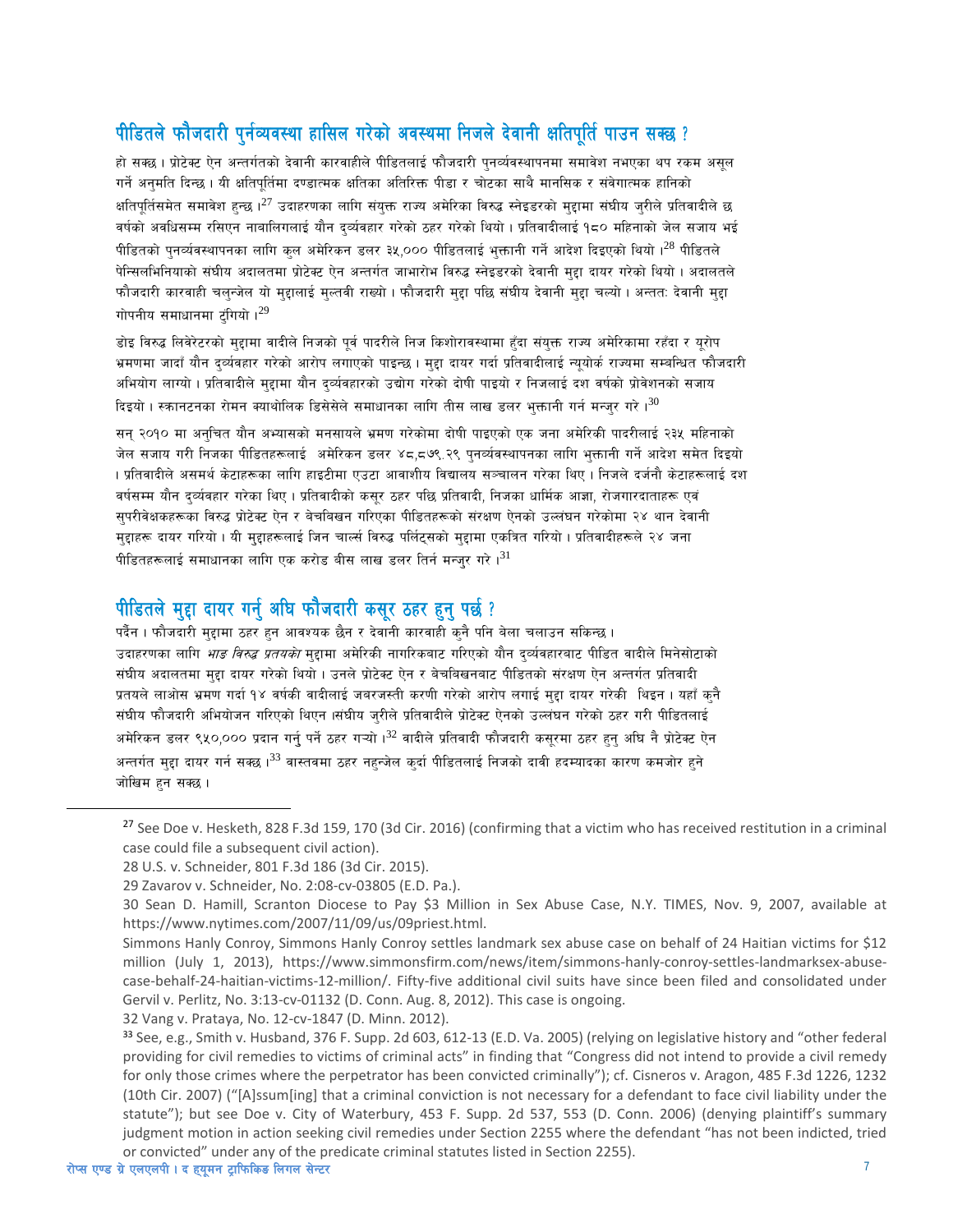

### कहिलेसम्म मुद्दा दायर गर्न सकिन्छ ? हदम्यादसम्बन्धी कानून के हो ?

प्रोटेक्ट ऐन अप्रिल ३०, २००३ (२०६०१११७ गते) कानून बन्यो र पछि सन् २०१३ मा संशोधन भयो। आरोपित कसूर कहिले भयो भन्ने आधारमा छुट्टै हदम्याद सम्बन्धी कानूनका प्रावधानहरू लागू हुन्छ। मार्च ७, २०१३ (२०६९।११।२४ गते) भन्दा अगाडि भएका आरोपित कसूरका लागि हदम्याद ६ वर्षको रहेको छ। मार्च ७, २०१३ (२०६९।११।२४ गते) वा सोभन्दा पछाडि भएका कसुरका लागि कसुर भएको मितिले दश वर्ष वा पीडित १८ वर्ष पुगेको मितिले तीन वर्षभित्र मुद्दा दायर गरिसक्नु पर्ने हुन्छ । देवानी मुद्दालाई असम्भव बनाउन सक्ने महाको हदम्याद गज्रनबाट जोगिन वकीलसँग सल्लाह गर्न सधै महत्वपर्ण हन्छ ।

#### प्रोटेक्ट ऐन अन्तर्गत कन देवानी क्षतिपुर्तिहरू उपलब्ध छन् ?

प्रोटेक्ट ऐन अन्तर्गत पीडितले १५०,००० डलरभन्दा घटी नहने गरी वास्तविक क्षति वा अनुमानित क्षति असली गर्ने करा छनौट गर्न सक्छ। संयक्त राज्य अमेरिकाका अधिकांश देवानी मद्दाहरूमा वादीहरूले आफ्नो क्षतिको रकम प्रमाणसहित सनवाईका क्रममा देखाउन पर्ने हन्छ । यस्को प्रतिकुल प्रोटेक्ट ऐनको अनुमानित क्षतिसम्बन्धी प्रावधान अन्तर्गत वादीले सम्भावित क्षतिलाई महत्व नदिई कुल अमेरिकन डलर १५०,००० असूल गर्न सक्छ। १५०,००० डलरको अनुमानित क्षतिको रकम वैधानिक सीमा हो। यदि वास्तविक पूर्ण क्षतिको रकम १५०,००० डलरभन्दा बढी भएमा वादीले बढी रकम लिन सक्छ।

प्रोटेक्ट ऐनमा शल्क हेरफेर गर्ने प्रावधान पनि रहेको छ। एक सफल वादीले प्रतिवादीबाट कानन व्यवसायीको मनासिब शल्क समेत असल गर्न सक्छ ।

### पतिवादीले पाय लिने पतिवाद के हो  $\ell$

<u>प्रोटेक्ट ऐनको देवानी मुद्दाका प्रतिवादीहरूले प्राय संयुक्त राज्य अमेरिकामा भन्दा जहाँ आरोपित फौजदारी कसुर</u> भएको छ सोही देशमा मद्दा चल्न उपयक्त हने तर्क गर्ने गर्दछन।

### $\vec{a}$  पीडितले संयुक्त राज्य अमेरिकामा बयान दिन पर्छ ?

यो सम्भव छ। यदि फौजदारी कसूरमा ठहर भएपछि देवानी मुद्दा चलेमा र देवानी क्षतिमा केन्द्रीत भएमा प्रतिवादीको अपराधका सम्बन्धमा पीडित बालबालिकाको पुन: बयान लिन आवश्यक हँदैन । यदि प्रतिवादीको कसुर ठहर भैसकेकोमा यस्तो ठहर देवानी मुद्दामा दायित्व स्थापित गर्न पर्याप्त हुन सक्छ। तर यदि देवानी मुद्दाले फौजदारी अभियोजनलाई प्रत्यक्ष रूपमा निर्धारण नगरेमा पक्षसँग अर्न्तनिहित तथ्यका बारेमा बयान लिन पर्ने हन सक्छ । यस्का अतिरिक्त क्षतिका विषयमा पनि बयान लिन् आवश्यक हुन सक्छ।

### प्रोटेक्ट ऐनसम्बन्धी थप सामाग्रीहरू

प्रोटेक्ट ऐन र बाल यौन पर्यटनका बारेमा उपयोगी धेरै स्रोतहरू पाइन्छन्। तिनमा निम्न क्राहरू पर्दछनु.:

संयक्त राज्य अमेरिका न्याय विभाग, कंग्रेससमक्ष पेश गरेको बालबालिका शोषण निवारण र निषेधसम्बन्धी राष्टिय रणनीति प्रतिवेदन (अप्रिल,  $209$ 

https://www.justice.gov/psc/file/842411/download

संयक्त राज्य अमेरिका न्याय विभाग, बालबालिकाको बर्हिक्षेत्रीय यौन शोषण सम्बन्धी संयक्त राज्य अमेरिकाको संघीय कानुनका बारेमा नागरिकलाई दिग्दर्शन

https://www.justice.gov/criminalceos/citizens-guide-us-federal-law-extraterritorial-sexual-exploitation-children

8 THE HUMAN TRAFFICKING LEGAL CENTER I ROPES & GRAY LLP (STATED AND THE HUMAN TRAFFICKING LEGAL CENTER I ROPES & GRAY LLP यो अभ्यास दिग्दर्शन सराह एल. बेसेल, मानव बेचबिखन कानून केन्द्रमा कार्यरत कानून व्यवसायी, र रोप्स एण्ड ग्रे एलएलपीका मार्टिन किप्स, डायना फोप्टर र इसा गोड्केद्वारा लेखिएको हो । यसलाई मानव बेचबिखन कानून केन्द्रका अध्यक्ष मार्टिना ई. भान्डरवर्गद्वारा सम्पादन गरिएको छ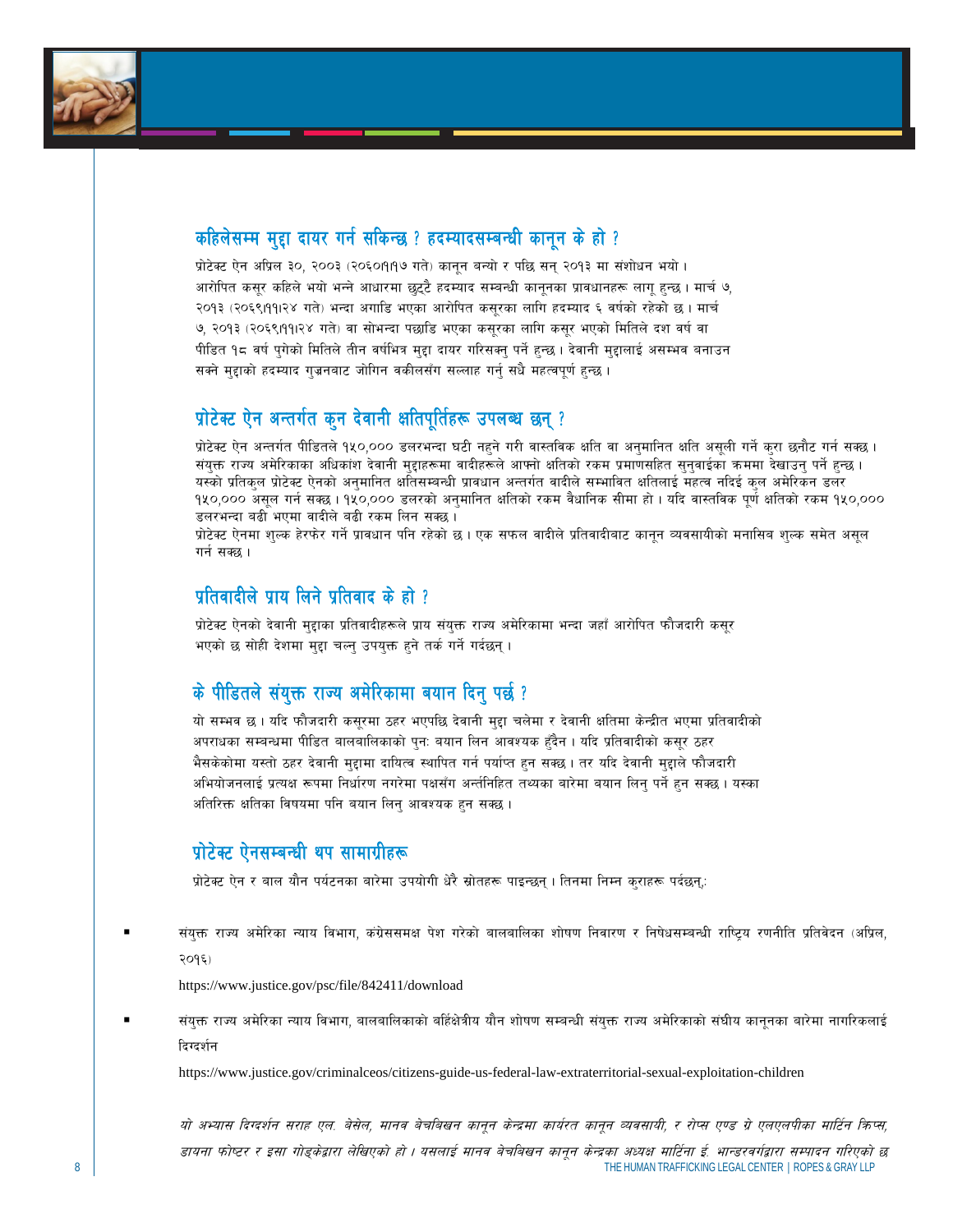। फ्रिडम फन्ड र ग्रेटर पाल्म बीचेचको यहुदी महिला प्रतिष्ठानले उपलब्ध गराएको कोषबाट यो प्रकाशन सम्भव भएको हो ।

#### यो दिग्दर्शनले कानूनी परामर्श दिने मनसाय राखेको छैन र यस प्रयोजनका लागि यसमा भर पर्नु हुँदैन । मानव बेचबिखन कानून .<br>केन्द्रले प्रोटेक्ट ऐनको मुद्दामा प्रत्यक्षत: पीडितको प्रतिनिधित्व गर्दैन । यस क्षेत्रमा अनुभव हासिल गरेका कानून व्यवसायीको परामर्श लिएर कानून कार्यान्वयनकर्ता निकायसमक्ष जानकारी दिन वा संयुक्त राज्य अमेरिकी अदालतहरूमा मुद्दा दायर गर्न पीडितहरूलाई ठोस सुभाव दिइन्छ .

© The Human Trafficking Legal Center

© Ropes & Gray LLP

Citation: Bessell, Sarah; Crisp, Martin; Foster, Deanna; and Ghodke, Isha, "U.S. Legal Remedies for Minor Victims of Sex Tourism and Sex Trafficking," The Human Trafficking Legal Center & Ropes & Gray LLP; 2018.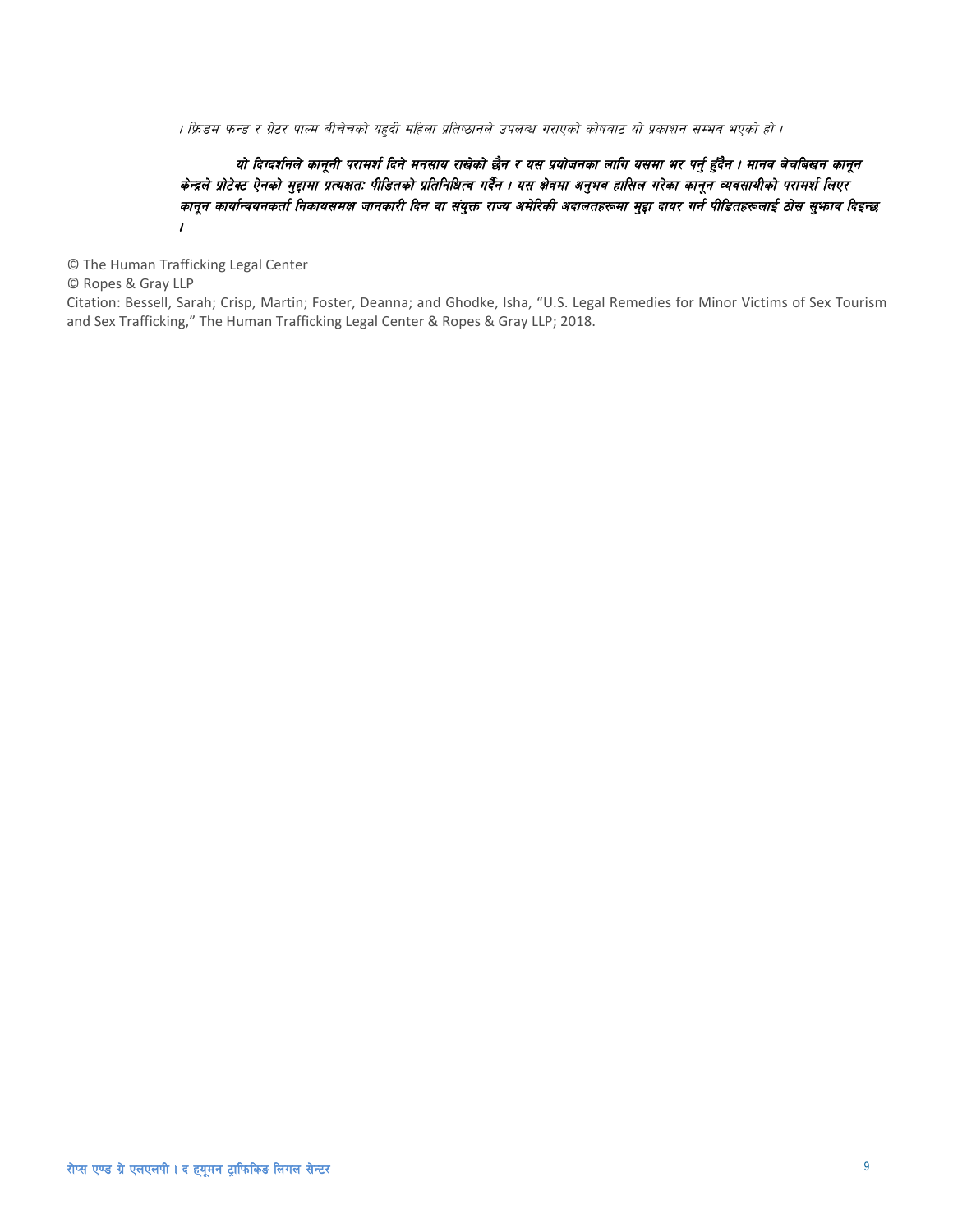

|                 | मुद्दाको उद्धरण                                                                             | दुव्येवहार | जुन २०१८ सम्मको अवस्था                                                                                                                                                                                   |  |
|-----------------|---------------------------------------------------------------------------------------------|------------|----------------------------------------------------------------------------------------------------------------------------------------------------------------------------------------------------------|--|
|                 |                                                                                             | भएको देश   |                                                                                                                                                                                                          |  |
| ۹.              | U.S. v. Rudd, No. 8:07-<br>cr-00163 (C.D. Cal.)                                             | बङ्लादेश   | ७८ महिनाका लागि कैद सजायसहित दश बर्षको सुपरीवेक्षण,<br>पीडितहरूलाई प्नर्व्यवस्थापनका लागि अमेरिकी डलर पन्ध्र हजार<br>भक्तानी गर्ने आदेश                                                                  |  |
| २.              | U.S. v. Flath, No. 2:11-<br>cr-00069 (E.D. Wis.)                                            | बेलिज      | <u>पाँच वर्षका लागि कैद सजाय</u> सहित दश वर्षको सुपरीवेक्षण,<br>पुनर्व्यवस्थापन खर्च नदिएको ।                                                                                                            |  |
| ३.              | U.S. v. Clark, No. 2:03-<br>cr-00406 (W.D. Wash.)                                           | कम्बोडिया  | ९७ महिनाका लागि कैद सजायसहित पाँच बर्षको सुपरीवेक्षण,<br>पुनर्व्यवस्थापन खर्च नदिएको ।                                                                                                                   |  |
| $\mathbf{x}^*$  | U.S. v. Dodd,<br>No. 2:10-cr-00235<br>(C.D. Cal.)                                           | कम्बोडिया  | १०४ महिनाका लागि कैद सजाय,सहित दश बर्षको सुपरीवेक्षण,<br>पीडितहरूलाई पुनर्व्यवस्थापनका लागि अमेरिकी डलर ९५०० भुक्तानी<br>गर्ने आदेश                                                                      |  |
| 义.              | U.S. v. Jackson,<br>No. 2:03-cr-00498<br>(W.D. Wash.)                                       | कम्बोडिया  | भूतलक्षी आधारमा अभियोग खारेज गरिदिन गरिएको प्रतिवादीको<br>प्रस्ताव स्वीकार । पुनरावेदनबाट खारेजलाई सदर गरिएको ।                                                                                          |  |
| ٤.              | U.S. v. Jayavarman,<br>No. 3:13-cr-00097<br>(D. Alaska)                                     | कम्बोडिया  | <b>१८ वर्षका लागि कैद सजायसहित आजीवन सुपरी</b> वेक्षण, अमेरिकी<br>डलर रकममा ५०,००० जरिवाना तिराउने आदेश । पुनर्व्यवस्थापन<br>खर्च नदिएको ।                                                               |  |
| $\mathcal{Q}_1$ | U.S. v. Johnson, No.<br>6:14-cr-00482 (D. Or.)                                              | कम्बोडिया  | ८ ∕ २२ ∕ ०१८ का लागि दण्डसजाय निर्धारित ।                                                                                                                                                                |  |
| ς.              | U.S. v. Mitchell,<br>No. 1:09-cr-00374<br>(D. Haw.)                                         | कम्बोडिया  | ४६ महिनाका लागि कैद सजायसहित आजीवन सुपरीवेक्षण । पीडितका<br>लागि विशेष निर्धारित रकम अमेरिकी डलर १०० र पुनर्व्यवस्थापनका<br>लागि अमेरिकी डलर ६,५००.२६ भुक्तानी गर्ने आदेश ।                              |  |
| ९.              | U.S. v. Pepe, No.<br>2:07-cr-00168 (C.D.<br>Cal.); U.S. v. Pepe, No.<br>14-50095 (9th Cir.) | कम्बोडिया  | २१० वर्षका लागि कैद सजाय, पिडितहरूलाई पुनर्व्यवस्थापनका लागि<br>अमेरिकी डलर २४२,२१३ भुक्तानी गर्ने आदेश, प्रतिवादीद्धारा निर्णय<br>उपर प्नरावेदन ।                                                       |  |
| 90.             | U.S. v. Page, No. 15-cr-<br>00284 (D. Minn.)                                                | क्यामरुन   | <mark>१२० महिनाका लागि कैद सजायसहित बीस वर्षको स्</mark> परीवेक्षण ।<br>पीडितका लागि विशेष निर्धारित रकम अमेरिकी डलर १०० र<br>.<br>पुनर्व्यवस्थापनका लागि अमेरिकी डलर २७,०११.७४ भुक्तानी गर्ने<br>आदेश । |  |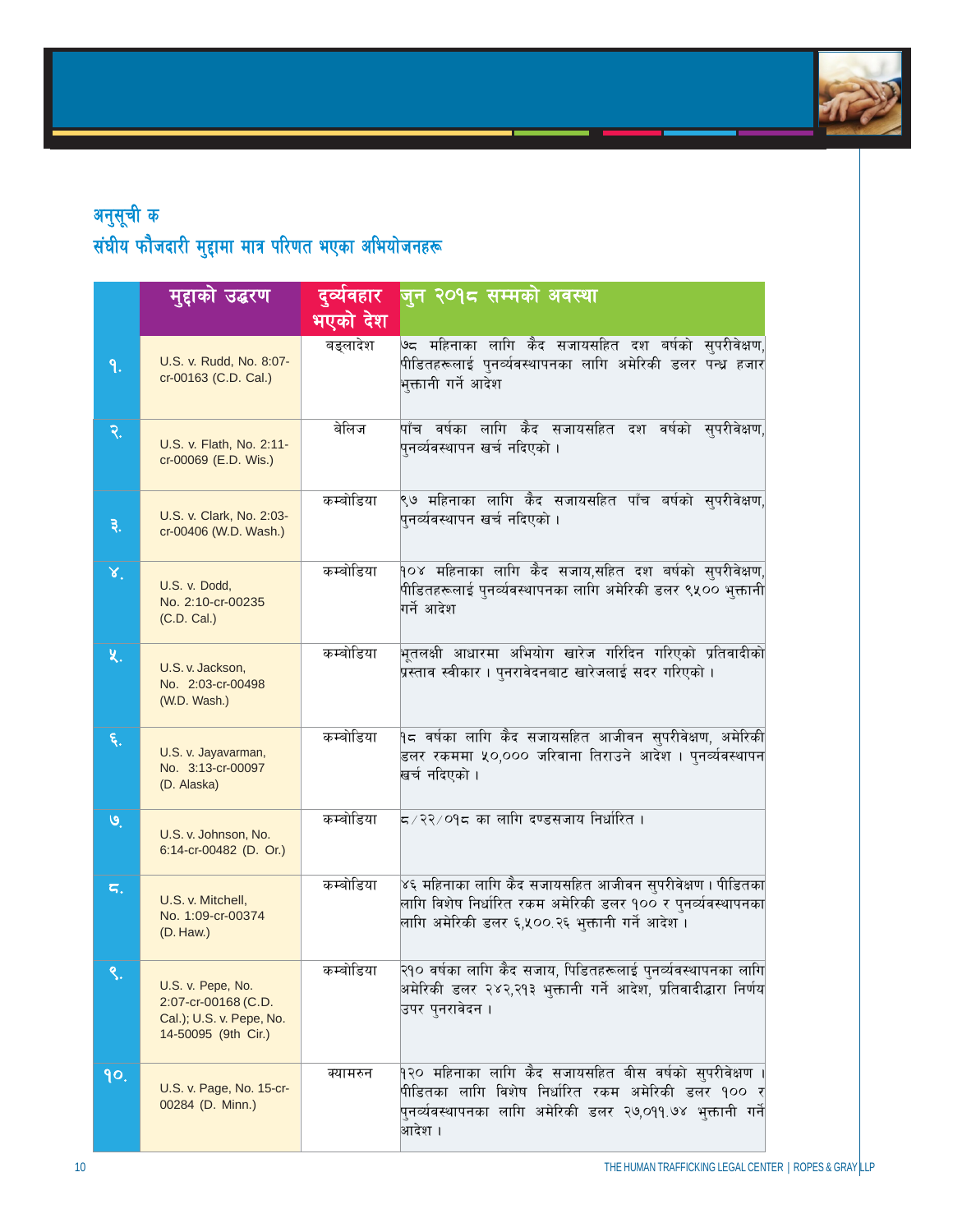

|        | मुहाको उद्धरण                                           | दुर्व्यवहार          | जुन २०१८ सम्मको अवस्था                                                                                                                                                             |  |
|--------|---------------------------------------------------------|----------------------|------------------------------------------------------------------------------------------------------------------------------------------------------------------------------------|--|
|        |                                                         | भएको देश             |                                                                                                                                                                                    |  |
| 99.    | U.S. v. Jordan,<br>No. 3:13-cr-00160<br>(W.D. Wis.)     | क्यानाडा             | १२० महिनाका लागि कैद सजायसहित दश वर्षको सुपरीवेक्षण लागी<br>निरिक्षणमा थुनामुक्त, विशेष मुल्याकन स्वरूप अमेरिकी डलर रकम<br>१०० भुक्तानी गर्ने आदेश । पुनर्व्यवस्थापन खर्च नदिएको । |  |
| 9२.    | U.S. v. Benavides,<br>No. 1:05-cr-00223<br>(D.D.C.)     | चिली                 | ८८ महिनाका लागी कैद सजायसहित १२० महिनाको सुपरीवेक्षण,<br>पुनर्व्यवस्थापन खर्च नदिएको ।                                                                                             |  |
| 93.    | U.S. v. Barragan,<br>No. 2:18-cr-00053<br>(C.D. Cal.)   | चीन                  | <mark>८ ⁄ २१ ⁄ १८ का लागि प्</mark> र्पक्ष निर्धारित ।                                                                                                                             |  |
| 98.    | U.S. v. Orjuela, No.<br>1:12-cr-00281 (D.D.C.)          | चीन                  | ३० वर्षका लागि कैद सजायसहित आजीवन<br>सुपरीवेक्षण<br>पुनर्व्यवस्थापन खर्च नदिएको ।                                                                                                  |  |
| 9k.    | U.S. v. De Jesus,<br>No. 0:14-cr-60270<br>$(S.D. Fla.)$ | कोलम्बिया            | १५ वर्षका लागि कैद सजायसहित २५ वर्षको सुपरीवेक्षण । विशेष<br>.<br>मुल्याकन स्वरूप अमेरिकी डलर ५०० भक्तानी गर्ने आदेश ।<br>.<br>पुनर्व्यवस्थापन खर्च नदिएको ।                       |  |
| $9$ ६. | U.S. v. Obert,<br>No. 5:04-cr-20107<br>(N.D. Cal.)      | कोष्टारिका           | ५१ महिनाका लागि कैद सजायसहित ३ वर्षको सुपरीवेक्षण । विशेष<br>.<br>मुल्याकन स्वरूप अमेरिकी डलर रकम <b>१</b> ०० भुक्तानी गर्ने आदेश ।<br>पुनर्व्यवस्थापन खर्च नदिएको ।               |  |
| 99.    | U.S. v. Symonds,<br>No. 1:17-cr-20836<br>$(S.D. Fla.)$  | डोमिनिकन<br>रिपब्लिक | ७/६/०१८ मा सजाय निर्धारण हने ।                                                                                                                                                     |  |
| 95.    | U.S. v. Pendleton,<br>No. 1:08-cr-00111<br>(D. Del.)    | जर्मनी               | बढीमा ३० वर्षका लागि कैद सजायसहित आजीवन सुपरीवेक्षण ।<br>पुनर्व्यवस्थापन खर्च नदिएको ।                                                                                             |  |
| 99.    | U.S. v. Arbaugh,<br>No. 5:17-cr-00025<br>(W.D. Va.)     | हाइटी                | ७ ⁄ २३ ⁄ ०१८ मा सजाय निर्धारण हने ।                                                                                                                                                |  |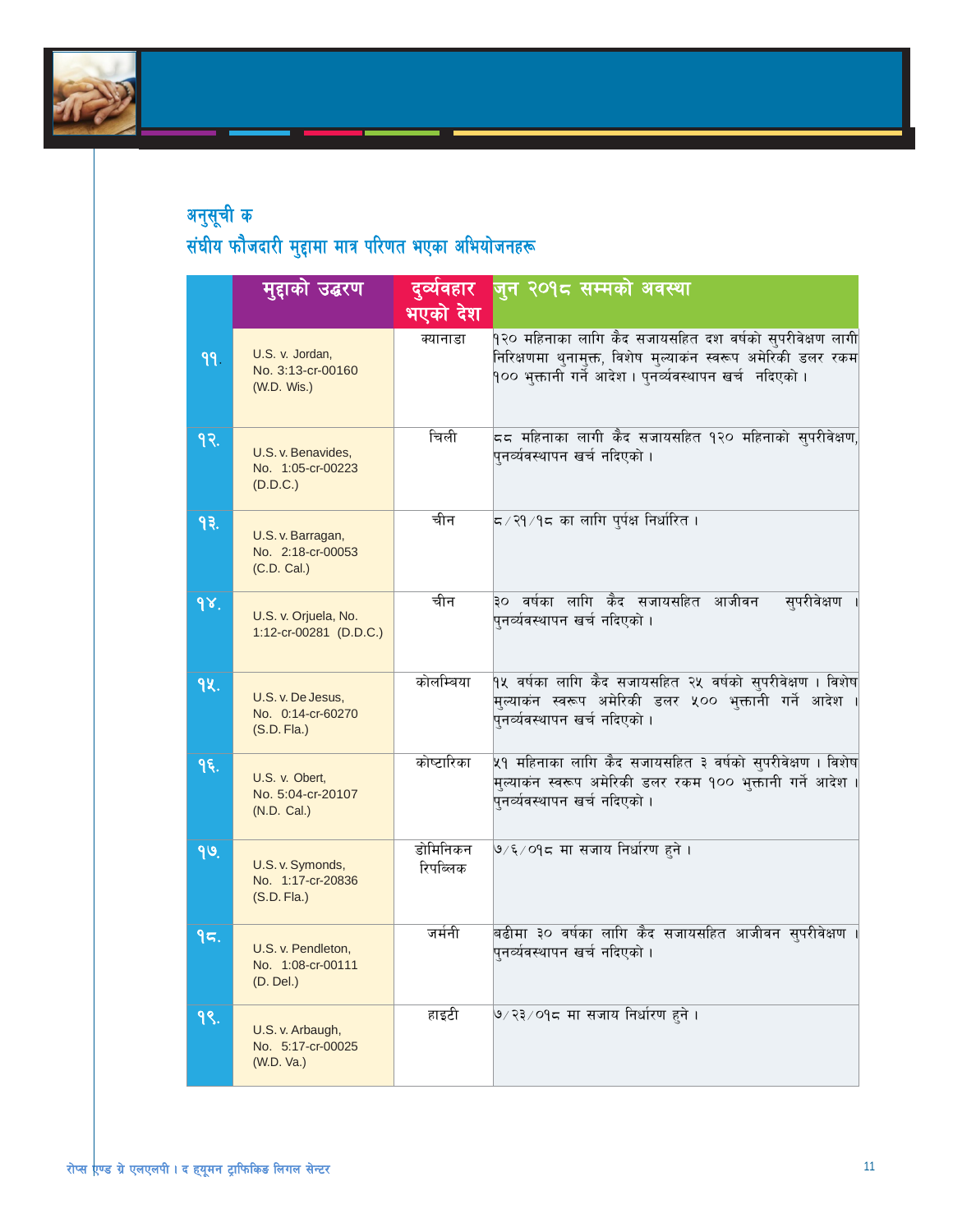

|            | मुद्दाको उद्धरण                                                                          | दुव्येवहार  | जुन २०१८ सम्मको अवस्था                                                                                                                                                        |
|------------|------------------------------------------------------------------------------------------|-------------|-------------------------------------------------------------------------------------------------------------------------------------------------------------------------------|
|            |                                                                                          | भएको देश    |                                                                                                                                                                               |
| २०.        | U.S. v. Bollinger,<br>No. 3:12-cr-00173<br>(W.D.N.C.)                                    | हाइटी       | २५ वर्षका लागी कैद सजाय, साथै आजिवन निरिक्षणमा थ्नाम्क्त,<br>क्षतिपुर्ति स्वरूप अमेरिकी डलर ६००० रकम तिराउने आदेश ।                                                           |
| २१.        | U.S. v. Carter,<br>No. 1:11-cr-20350<br>(S.D. Fla.)                                      | हाइटी       | <mark>१६५ वर्षका लागि कैद सजायस</mark> हित आजीवन सुपरीवेक्षण<br>पुनर्व्यवस्थापनका लागि अमेरिकी डलर २०,५६० भुक्तानी गर्ने आदेश                                                 |
| २२.        | U.S. v. Pye,<br>No. 1:17-cr-20205<br>$(S.D. Fla.);U.S. v. Pye, No. 18-10277 (11th Cir.)$ | हाइटी       | ४० वर्षका लागि कैद सजायसहित २५ वर्षको सुपरीवेक्षण<br>पुनर्व्यवस्थापन खर्च नदिएको । प्रतिवादीद्धारा निर्णय उपर पुनरावेदन ।                                                     |
| २३.        | U.S. v. Bryant,<br>No. 5:15-cr-00184<br>(N.D. Ohio)                                      | होण्ड्रस    | ९० महिनाका लागि कैद सजाय । पुनर्व्यवस्थापन खर्च नदिएको ।                                                                                                                      |
| २४.        | U.S. v. Glenn, No.<br>1:15-cr-20632 (S.D.<br>F(a.)                                       | होण्ड्रस    | आजीवन कैद सजाय ।  पुनर्व्यवस्थापन खर्च नदिएको ।                                                                                                                               |
| २५.        | U.S. v. Maurizio,<br>No. 3:14-cr-00023<br>(W.D. Pa.)                                     | होण्ड्रस    | २०० महिनाका लागि कैद सजायसहित आजीवन सुपरीवेक्षण ।<br>अमेरिकी डलर ५०,००० जरिवाना र कुल अमेरिकी डलर २०,०००<br>तिराउने आदेश (दुई पिडितहरूमध्ये प्रत्येकलाई अमेरिकी डलर<br>90,000 |
| २६.        | U.S. v. McGrath,<br>No. 4:14-cr-00566<br>$(S.D.$ Tex.)                                   | होण्ड्रस    | $\overline{\phantom{a}}$ ६४ महिनाका लागि कैद सजायसहित ५ वर्षको सुपरीवेक्षण<br>पनर्व्यवस्थापन खर्च नदिएको ।                                                                    |
| ২७.        | U.S. v. Dishman,<br>No. 4:17-cr-00066<br>$(S.D.$ Tex.)                                   | इण्डोनेसिया | ९ ⁄ ७ ⁄ ०१८ मा सजाय निर्धारण हने ।                                                                                                                                            |
| <u>२द.</u> | U.S. v. Peacock,<br>No. 3:17-cr-00562<br>(N.D. Cal.)                                     | जमैका       | द ∕ द ⁄ ੦੧< मा सजाय निर्धारण हने ।                                                                                                                                            |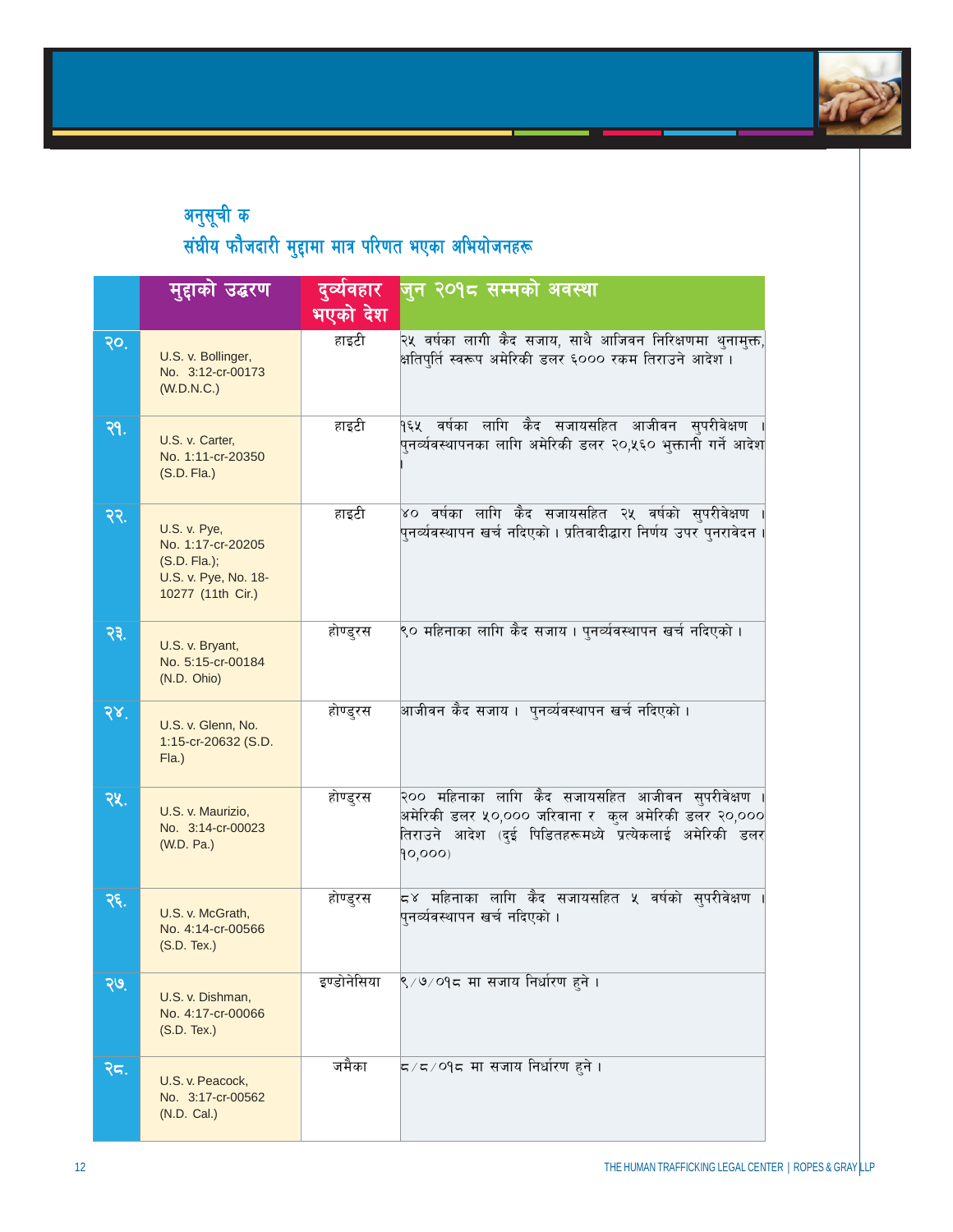

|     | मुद्दाको उद्धरण                                        | दुव्यवहार               | जुन २०१८ सम्मको अवस्था                                                                                                                                     |  |  |
|-----|--------------------------------------------------------|-------------------------|------------------------------------------------------------------------------------------------------------------------------------------------------------|--|--|
|     |                                                        | भएको देश                |                                                                                                                                                            |  |  |
| २९. | U.S. v. Ott, No. 1:13-<br>cr-00092 (D.D.C.)            | केन्या                  | २० वर्षका लागि कैद सजायसहित आजीवन सुपरीवेक्षण<br>पुनर्व्यवस्थापन खर्च नदिएको ।                                                                             |  |  |
| 30. | U.S. v. Campbell,<br>No. 7:15-cr-00235<br>(W.D. Tex.)  | मलावी                   | २०० महिनाका लागि कैद सजायसहित आजीवन सुपरीवेक्षण<br>पीडितलाई अमेरिकी डलर ४०,००० पुनर्व्यवस्थापन खर्च भुक्तानी गर्ने<br>आदेश।                                |  |  |
| ३१. | U.S. v. Adelman,<br>No. 3:17-cr-3580<br>(S.D. Cal.)    | मेक्सिको                | विचाराधीन रहेको ।                                                                                                                                          |  |  |
| ३२. | U.S. v. Bigler, No.<br>3:17-cr-02509 (S.D.<br>Cal.)    | मेक्सिको                | ९/२४/०१८ मा सजाय निर्धारण हने ।                                                                                                                            |  |  |
| ३३. | U.S. v. Rangel,<br>6:17-cr-02085<br>(N.D. lowa)        | मेक्सिको                | २४० महिनाका लागि कैद सजायसहित ७ वर्षको सुपरीवेक्षण । विशेष<br>मुल्याकंन स्वरूप अमेरिकी डलर रकम १०,२०० भुक्तानी गर्ने आदेश<br>पुनर्व्यवस्थापन खर्च नदिएको । |  |  |
| ३४. | U.S. v. Robinette,<br>No. 1:13-cr-00003<br>(E.D. Cal.) | मेक्सिको,<br>कोष्टारिका | ३५ वर्षका लागि कैद सजायसहित आजीवन सुपरीवेक्षण ।<br>पुनर्व्यवस्थापन खर्च नदिएको ।                                                                           |  |  |
| ३५. | U.S. v. Perez, No. 2:17-<br>cr-00427 (W.D. Tex.)       | मेक्सिको                | ९ ⁄ १३ ⁄ ०१८ मा सजाय निर्धारण हने ।                                                                                                                        |  |  |
| ३६. | U.S. v. Evans,<br>No. 6:06-cr-00075<br>$(M.D. Fla.)$   |                         | एन ⁄ए –स्टिङ्ग २५० महिनाका लागि कैद सजायसहित आजीवन सुपरीवेक्षण<br>पनर्व्यवस्थापन खर्च नदिएको ।                                                             |  |  |
| ३७. | U.S. v. Sensi,<br>No. 3:08-cr-00253<br>(D. Conn.)      | निकाराग्वा              | ८५ वर्षका लागि कैद सजायसहित आजीवन सुपरीवेक्षण<br>पनर्व्यवस्थापन खर्च नदिएको ।                                                                              |  |  |
| ३८. | U.S. v. Benjamin,<br>No. 3:18-cr-1282<br>(S.D. Cal.)   | फिलिपिन्स               | विचाराधीन रहेको । ५ ⁄ ०४ ⁄ ०१८ मा पकाउ पुर्जी फिर्ता भएको ।                                                                                                |  |  |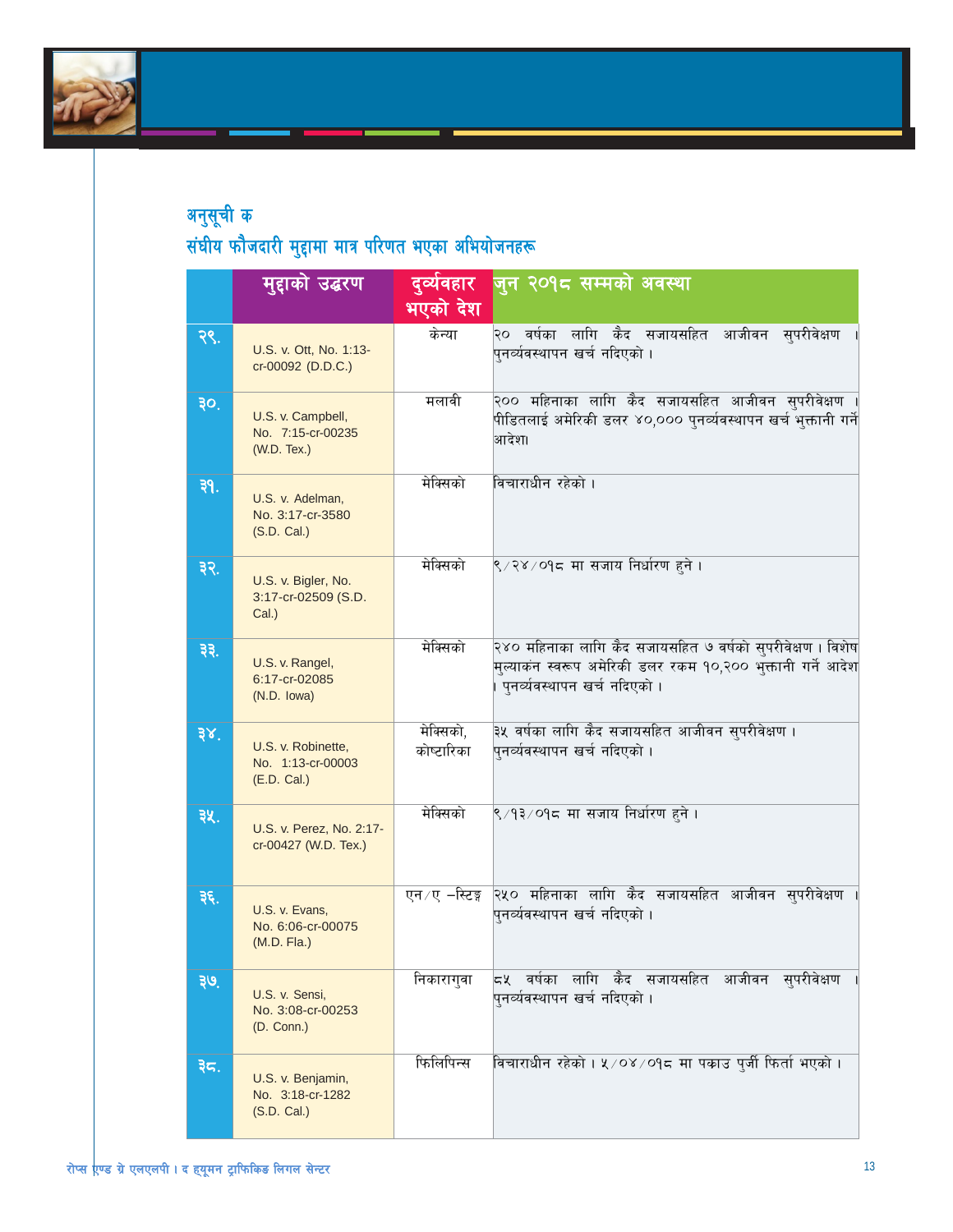

|                 | मुद्दाको उद्धरण                                                                                  | दुव्येवहार | जुन २०१८ सम्मको अवस्था                                                                                                                                                |  |
|-----------------|--------------------------------------------------------------------------------------------------|------------|-----------------------------------------------------------------------------------------------------------------------------------------------------------------------|--|
|                 |                                                                                                  | भएको देश   |                                                                                                                                                                       |  |
| ३९.             | U.S. v. Shultz,<br>No. 6:16-cr-10107<br>(D. Kan.)                                                | फिलिपिन्स  | विचाराधीन रहेको ।                                                                                                                                                     |  |
| 80 <sub>1</sub> | U.S v. Clemans,<br>No. 2:15-cr-00227<br>(E.D. Cal.)                                              | फिलिपिन्स  | आजीवन कैद सजाय । पुनर्व्यवस्थापन खर्च नदिएको ।                                                                                                                        |  |
| 89.             | U.S. v. Herschell,<br>No. 2:13-cr-00006<br>(W.D. Pa.)                                            | फिलिपिन्स  | १४४ महिनाका लागि कैद सजायसहित आजीवन सुपरीवेक्षण<br>पुनर्व्यवस्थापन खर्च नदिएको ।                                                                                      |  |
| ४२.             | U.S. v. Lindsay,<br>No. 3:12-cr-00873<br>(N.D. Cal.)                                             | फिलिपिन्स  | ८ वर्षका लागि कैद सजायसहित ५ वर्षको सुपरीवेक्षण । पुनर्व्यवस्थापन<br>खर्च नदिएको ।                                                                                    |  |
| x3              | U.S. v. Lynch,<br>No. 8:17-cr-00037<br>(M.D. Fla.); U.S. v.<br>Lynch, No. 18-10809<br>(1st Cir.) | फिलिपिन्स  | ३३० वर्षका लागि संघीय कैदसहित १५ वर्षको लागी सुपरीवेक्षण<br>पुनर्व्यवस्थापन खर्च नदिएको । प्रतिवादीद्धारा निर्णय उपर पुनरावेदन ।                                      |  |
| 88 <sup>7</sup> | U.S. v. Mathias,<br>No. 0:09-cr-60292<br>$(S.D. \text{Fla.})$                                    | फिलिपिन्स  | २० वर्षका लागि कैद सजायसहित पाँच वर्षको सुपरीवेक्षण । पीडितको<br>पुनर्व्यवस्थापनका लागि अमेरिकी डलर २,००,००० भुक्तानी गर्ने आदेश।                                     |  |
| XX.             | U.S. v. Pavulak,<br>No. 1:09-cr-00043<br>(D. Del.)                                               | फिलिपिन्स  | आजीवनमा थप १० वर्ष कैद सजाय । पुनर्व्यवस्थापन खर्च नदिएको ।                                                                                                           |  |
| $x \epsilon$ .  | U.S. v. Reed,<br>No. 0:17-cr-00216<br>(D. Minn.)                                                 | फिलिपिन्स  | ७२ महिनाका लागि कैद सजायसहित १५ वर्षको सुपरीवेक्षण । विशेष<br>मुल्याकंन स्वरूप अमेरिकी डलर रकम १०० र पुनर्व्यवस्थापनका लागि<br>अमेरिकी डलर ६००० भुक्तानी गर्ने आदेश । |  |
| $80^\circ$      | U.S. v. Rosenow,<br>No. 3:17-cr-3430<br>(S.D. Cal.)                                              | फिलिपिन्स  | विचाराधीन रहेको ।                                                                                                                                                     |  |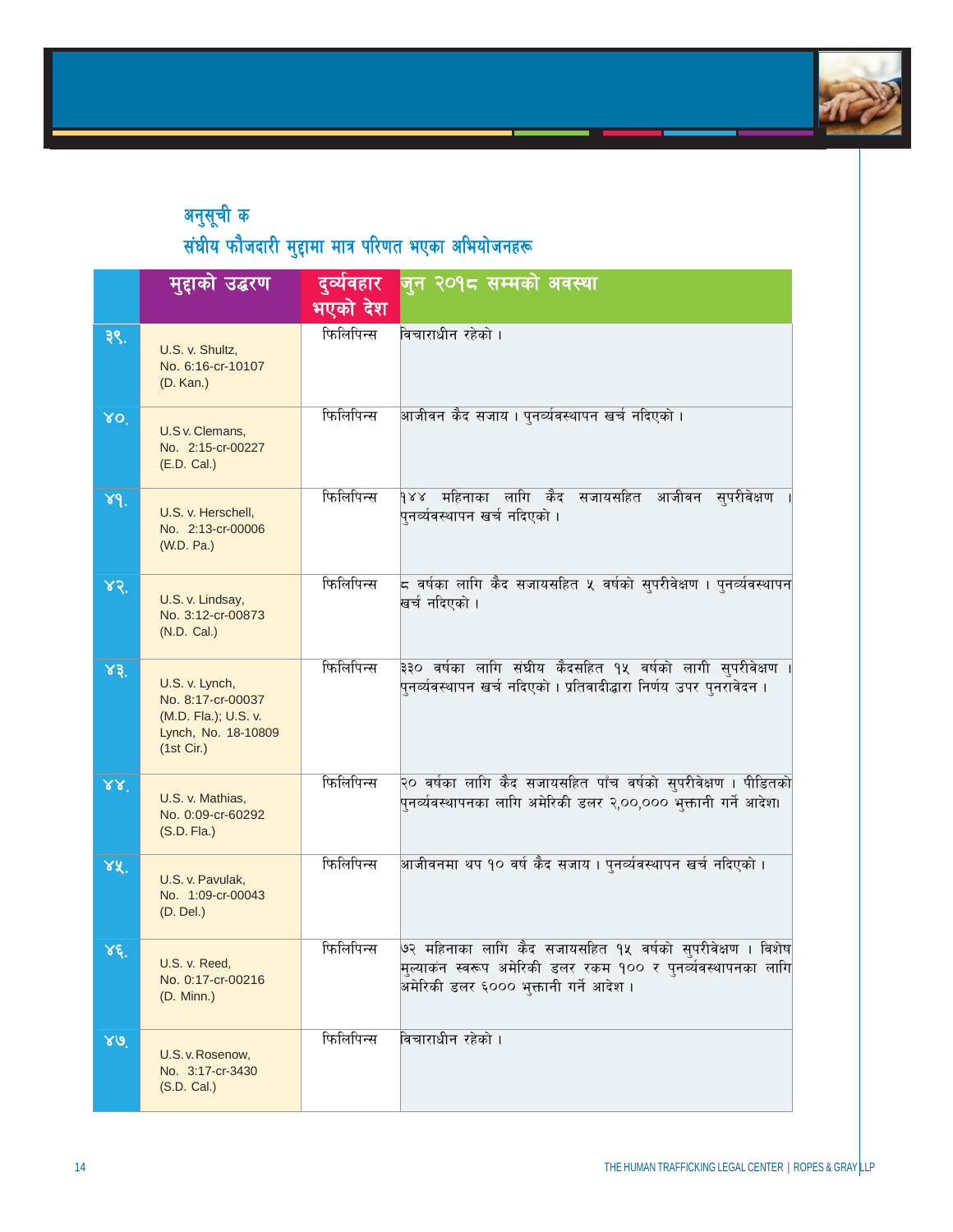

|     | मुद्दाको उद्धरण                                       | दुर्व्यवहार             | जुन २०१८ सम्मको अवस्था                                                                                                                                                                                                                                                                                              |  |
|-----|-------------------------------------------------------|-------------------------|---------------------------------------------------------------------------------------------------------------------------------------------------------------------------------------------------------------------------------------------------------------------------------------------------------------------|--|
|     |                                                       | भएको देश                |                                                                                                                                                                                                                                                                                                                     |  |
| 85. | U.S. v. Russell,<br>No. 3:03-cr-03283<br>(S.D. Cal.)  | फिलिपिन्स               | ३७ महिनाका लागि कैद सजायसहित ३ वर्षको सुपरीवेक्षण । लागी<br>निरिक्षणमा थुनामुक्त, जरिवाना स्वरूप अमेरिकी डलर १०० तिराउने<br>आदेश । पुनर्व्यवस्थापन खर्च नदिएको ।                                                                                                                                                    |  |
| ४९. | U.S. v. Sara, No. 1:17-<br>cr-00054 (E.D. Va.)        | फिलिपिन्स               | १६८ महिनाका लागि कैद सजायसहित आजीवन सुपरीवेक्षण ।<br>पुनर्व्यवस्थापन खर्च नदिएको ।                                                                                                                                                                                                                                  |  |
| ५o. | U.S. v. Schmidt,<br>No. 1:04-cr-00052<br>(D. Md.)     | फिलिपिन्स,<br>कम्बोडिया | १५ वर्षका लागि कैद सजायसहित आजीवन सुपरीवेक्षण<br>पुनर्व्यवस्थापन खर्च नदिएको ।                                                                                                                                                                                                                                      |  |
| ५१. | U.S. v. Seljan,<br>No. 8:03-cr-00232<br>(C.D. Cal.)   | फिलिपिन्स (<br>उद्योग)  | २० वर्षका लागि कैद सजायसहित आजीवन सुपरीवेक्षण । विशेष<br>मुल्याकंन स्वरूप अमेरिकी डलर ६००। पुनर्व्यवस्थापन खर्च नदिएको                                                                                                                                                                                              |  |
| ५२. | U.S. v. Stokes, No.<br>6:12-cr-03091 (W.D.<br>$Mo.$ ) | फिलिपिन्स               | १२० वर्षका लागि कैद सजायसहित आजीवन सुपरीवेक्षण<br>पुनर्व्यवस्थापन खर्च नदिएको ।                                                                                                                                                                                                                                     |  |
| ५३. | U.S. v. Williams,<br>No. 2:13-cr-00302<br>(C.D. Cal.) | फिलिपिन्स               | ६० महिनाका लागि कैद सजायसहित १० वषको सुपरीवेक्षण ।  सात<br>नाबालिग पीडितहरूको प्नर्व्यवस्थापनका लागि अमेरिकी डलर<br>२५००० भुक्तानी गर्ने आदेश ।                                                                                                                                                                     |  |
| 58. | U.S. v. Abramov,<br>No. 2:14-cr-00241<br>(C.D. Cal.)  | रुस                     | १५० वर्षका लागि कैद सजायसहित १० वषको सुपरीवेक्षण । विशेष<br>मुल्याकन स्वरूप अमेरिकी डलर ५००, अमेरिकी डलर २५,०००<br>जरिवाना, र तीन जना पीडितहरूको पुनर्व्यवस्थापनका लागि अमेरिकी<br>डलर प्रा ८,०५५ भुक्तानी गर्ने आदेश    (प्रति पीडित अमेरिकी डलर<br>२,६८५) ।                                                       |  |
| ५५. | U.S. v. Osmun,<br>No. 3:12-cr-00142<br>(D. Conn.)     | दक्षिण अफ्रिका          | १५ वर्षका लागि कैद सजायसहित १० वषको सुपरीवेक्षण ।<br>पुनर्व्यवस्थापनका लागि अमेरिकी डलर १०,००० भुक्तानी गर्ने आदेश।<br>प्रारम्भिक भुक्तानी अमेरिकी डलर १०,००० को साथै सुपरीवेक्षणमा<br>थुनामुक्त रहेको अवधिमा मासिक रूपमा आफनो कुल आयको १५ %<br>.<br>रकम प्रतिवादीले क्षतिपुर्ति स्वरूप पीडितहरूका लागि भराउने आदेश |  |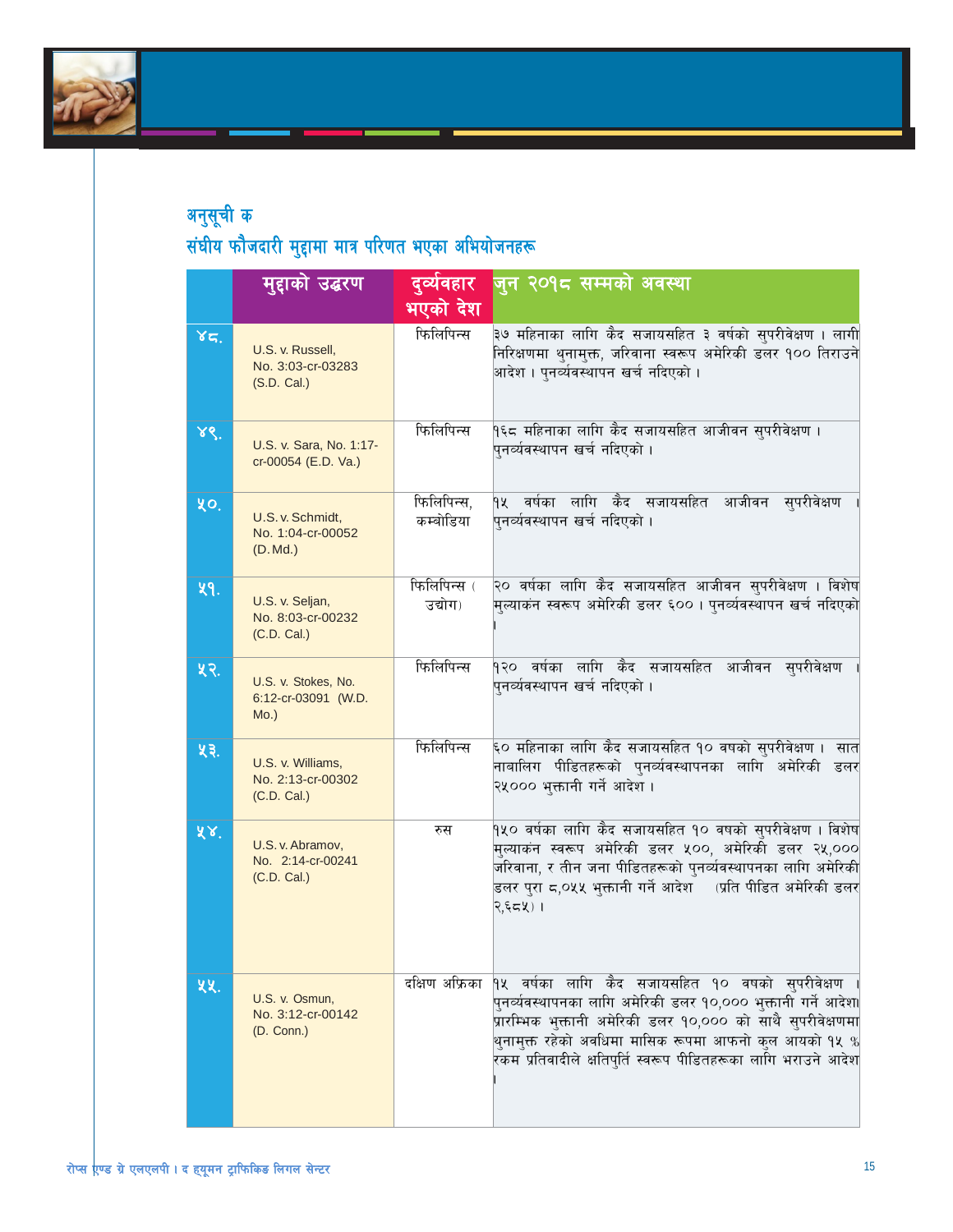

|     | मुद्दाको उद्धरण                                        | दुर्व्यवहार<br>भएको देश | जुन २०१८ सम्मको अवस्था                                                                                                                                                                     |
|-----|--------------------------------------------------------|-------------------------|--------------------------------------------------------------------------------------------------------------------------------------------------------------------------------------------|
| ५६. | U.S. v. Al Maliki,<br>No. 1:13-cr-00121<br>(N.D. Ohio) | सिरिया                  | २९२ महिनाका लागि कैद सजायसहित १० वर्षको सुपरीवेक्षण ।<br>पुनर्व्यवस्थापन खर्च नदिएको ।                                                                                                     |
| ५७. | U.S. v. Burgess,<br>No. 1:08-cr-00225<br>(S.D. Al.)    | थाइल्याण्ड              | प्रत्येक प्रतिवादीलाई ७८ महिनाका लागि कैद सजाय । पुनर्व्यवस्थापन<br>खर्च नदिएको ।                                                                                                          |
| ५८. | U.S. v. Corliss,<br>No. 2:08-cr-00807<br>(D.N.J.)      | थाइल्याण्ड              | २० वर्षका लागि कैद सजायसहित आजीवन सुपरीवेक्षण । जरिवाना<br>.<br>स्वरूप अमेरिकी डलर ५००० तिराउने आदेश । पुनर्व्यवस्थापन खर्च<br>नदिएको ।                                                    |
| ५९. | U.S. v. Evers,<br>No. 1:16-cr-00040<br>(S.D. Ala.)     | थाइल्याण्ड              | २७ वर्षका लागि कैद सजायसहित आजीवन सुपरीवेक्षण । जरिवाना<br>स्वरूप अमेरिकी डलर ५००० र पुनर्व्यवस्थापनका लागि अमेरिकी<br>डलर ५००००  भक्तानी गर्ने आदेश ।                                     |
| ६о, | U.S. v. Shapiro,<br>No. 2:15-cr-00224<br>(C.D. Cal.)   | थाइल्याण्ड              | १० वर्षका लागि कैद सजायसहित २० वर्षको सुपरीवेक्षण । विशेष<br>मुल्यांकन स्वरूप अमेरिकी डलर २०० र पुनर्व्यॅवस्थापनका लागि<br>अमेरिकी डलर २००००  तिराउने आदेश ।                               |
| Ę٩. | U.S. v. Wrenshall,<br>No. 2:08-cr-00590<br>(D.N.J.)    | थाइल्याण्ड              | <mark>१८० महिनाका लागि कैद सजायस</mark> हित ३ वषर्का सुपरीवेक्षण ।<br>पुनर्व्यवस्थापन खर्च नदिएको ।                                                                                        |
| ६२. | U.S. v. Bohning,<br>No. 0:04-cr-60046<br>(S.D. Fla.)   |                         | संयुक्त अधिराज्य २४० महिनाका लागि कैद सजाय, पुनर्व्यवस्थापनका लागि अमेरिकी<br>.<br>डलर ४९५०, विशेष मुल्यांकन स्वरूप अमेरिकी डलर ४०० र<br>जरिवाना स्वरूप अमेरिकी डलर १००,००० तिराउने आदेश । |
| ६३. | U.S. v. Park,<br>No. 18-3017<br>(D.C. Cir.)            | भियतनाम                 | संवैधानिक आधारमा अभियोग खारेज गरिदिन गरिएको प्रतिवादीको<br>प्रस्ताव २∕२८∕०१८ मा स्वीकार । संयुक्त राज्य अमेरिकाद्वारा दायर<br>भएको प्नरावेदन हाल मुल्तबी रहेको ।                           |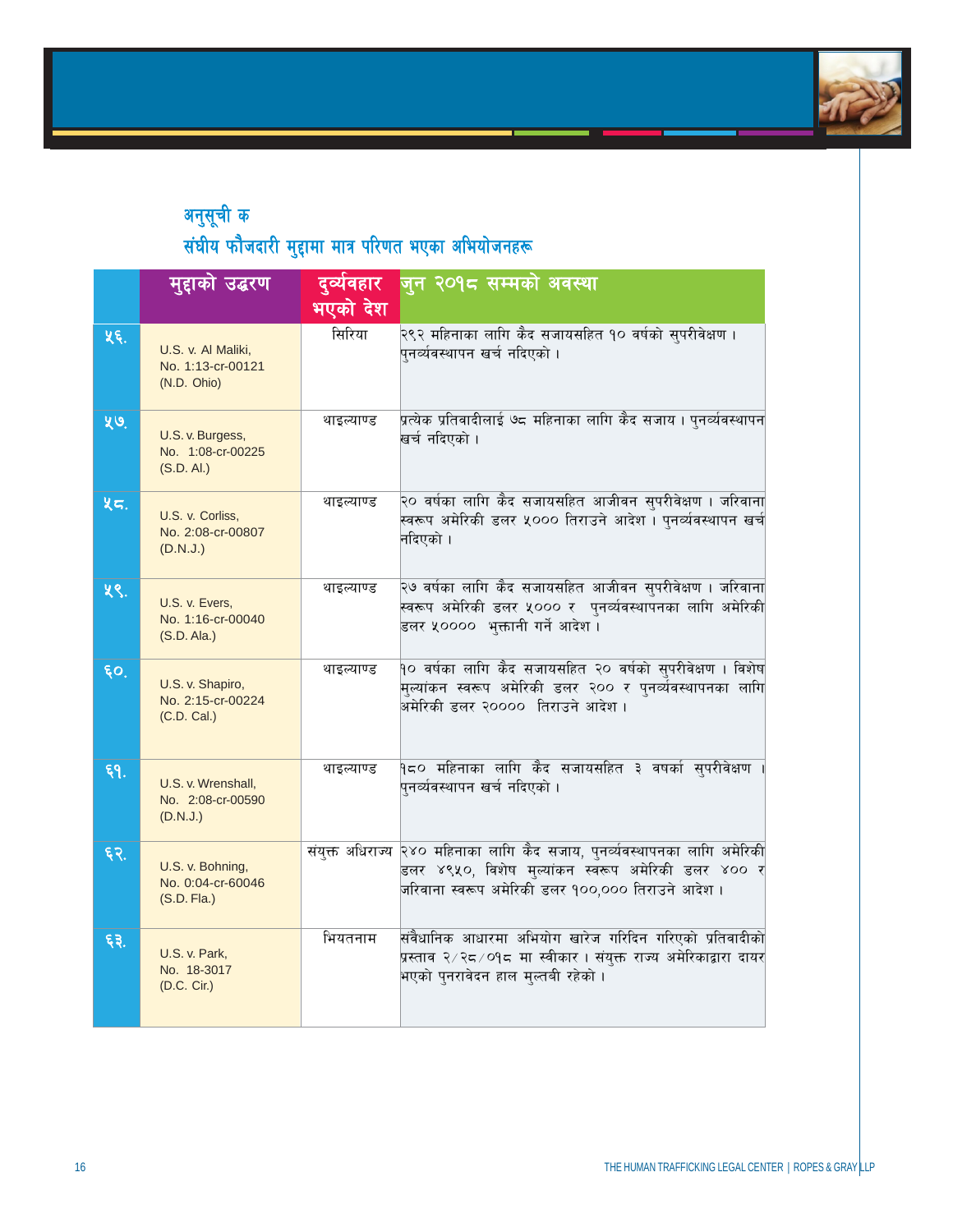

## अनुसूची ख संघीय फौजदारी र देवानी दुवै मुद्दा गरिएका मुद्दाहरू

|   | <mark>प्रतिवादी</mark> | दुर्व्यवहार                  | फौजदारी                                               | सम्मकादेवानी<br><u>मुद्दाकोजून २०१८</u>                                                                                                                              |                                                                                  | <u>मुद्दाकोजुन २०१८</u><br>सम्म                            |
|---|------------------------|------------------------------|-------------------------------------------------------|----------------------------------------------------------------------------------------------------------------------------------------------------------------------|----------------------------------------------------------------------------------|------------------------------------------------------------|
|   |                        | भएको देश                     | उद्धरण                                                | फौजदारी<br>मुद्दाकोउद्धरण                                                                                                                                            |                                                                                  | देवानी<br>मुद्दाका                                         |
|   |                        |                              |                                                       | परिणाम                                                                                                                                                               |                                                                                  | परिणाम                                                     |
| ٩ | व्यान्ची               | <mark>क्यबा, मोल्दोभा</mark> | U.S. v. Bianchi,<br>No. 2:06-cr-00019<br>(E.D. Pa.)   | २५ वर्षको कैद सजायसहित<br>आजीवन सुपरीवेक्षण । ५०,०००<br>डलर जरिवाना तिर्ने आदेश<br>पीडितका लागि ४७,९५१।२०<br>डलरको<br>पुनर्व्यवस्थापन<br>१००० डलर विशिष्ट निर्धारण । | Gusin v. Bianchi,<br>192 F. Supp. 3d<br>580 (E.D. Pa.<br>2016)                   | गोपनीय समाधान ।                                            |
| २ | पर्लिट्स               | <mark>हाइटी</mark>           | U.S. v. Perlitz, No.<br>09-cr-00207 (D.<br>Conn.)     | २३५ महिनाको कैद सजायसहित<br>१२० महिनाको सुपरीवेक्षण<br>पीडितहरूको पुनर्व्यवस्थापनका<br>लागि<br>४८,८७९।२९<br>डलर<br>भुक्तानी गर्ने आदेश ।                             | Jean-Charles v.<br>Perlitz, No. 3:11-<br>cv-00614 (D.<br>Conn. Jan. 12,<br>2012) | २४ जना पीडितहरूका<br>लागि १ करोड २०<br>लाख रूपैयामा निरोपण |
| ३ | पर्लिट्स               | हाइटी                        | U.S. v. Perlitz, No.<br>09-cr-00207 (D.<br>Conn.)     | २३५ महिनाको कैद सजायसहित<br>१२० महिनाको सुपरीवेक्षण<br>पीडितहरूको प्नर्व्यवस्थापनका<br>लागि<br>४८,८७९।२९<br>डलर<br>भुक्तानी गर्ने आदेश ।                             | Gervil v. Perlitz,<br>No. 3:13-cv-<br>01132 (D. Conn.<br>Aug. 8, 2012)           | विचाराधीन                                                  |
| x | स्नेइडर                | रुस                          | U.S. v. Schneider,<br>No. 2:10-cr-00029<br>(E.D. Pa.) | महिनाको<br>१८०<br>केंद<br>सजायसहित<br>तीन<br>वर्षको<br>सुपरीवेक्षण<br>पीडितहरूको<br>$\Box$<br>पुनर्व्यवस्थापनका<br>लागि<br>३५,००० डलर भुक्तानी गर्ने<br>आदेश ।       | Zavarov v.<br>Schneider, No.<br>2:08-cv-03805<br>(E.D. Pa.)                      | गोपनीय समाधान ।                                            |
| 义 | बर्डिमस                | <mark>थाइल्याण्ड</mark>      | U.S. v. Bredimus,<br>No. 02-cr-00064<br>(N.D. Tex.)   | ५३ महिनाको कैद सजायसहित<br>सुपरीवेक्षण<br>वर्षको<br>तीन<br>३०,००० डलर जरिवाना तिर्ने<br>आदेश ।                                                                       | Boonma v. Bred-<br>imus, No. 05-<br>0684 (N.D. Tex.<br>July 29, 2005)            | खारेज ।                                                    |
| ६ | लोभास                  | थाइल्याण्ड<br>मेक्सिको       | U.S. v. Lovaas,<br>No. 3:03-cr-00300<br>(N.D. Cal.)   | ५३ महिनाको कैद सजायसहित<br>तीन वर्षको सुपरीवेक्षण ।                                                                                                                  | Roe v. Estate<br>of Thomas White,<br>No. 3:03-cv-<br>04035 (N.D. Cal.)           | गोपनीय समाधान।                                             |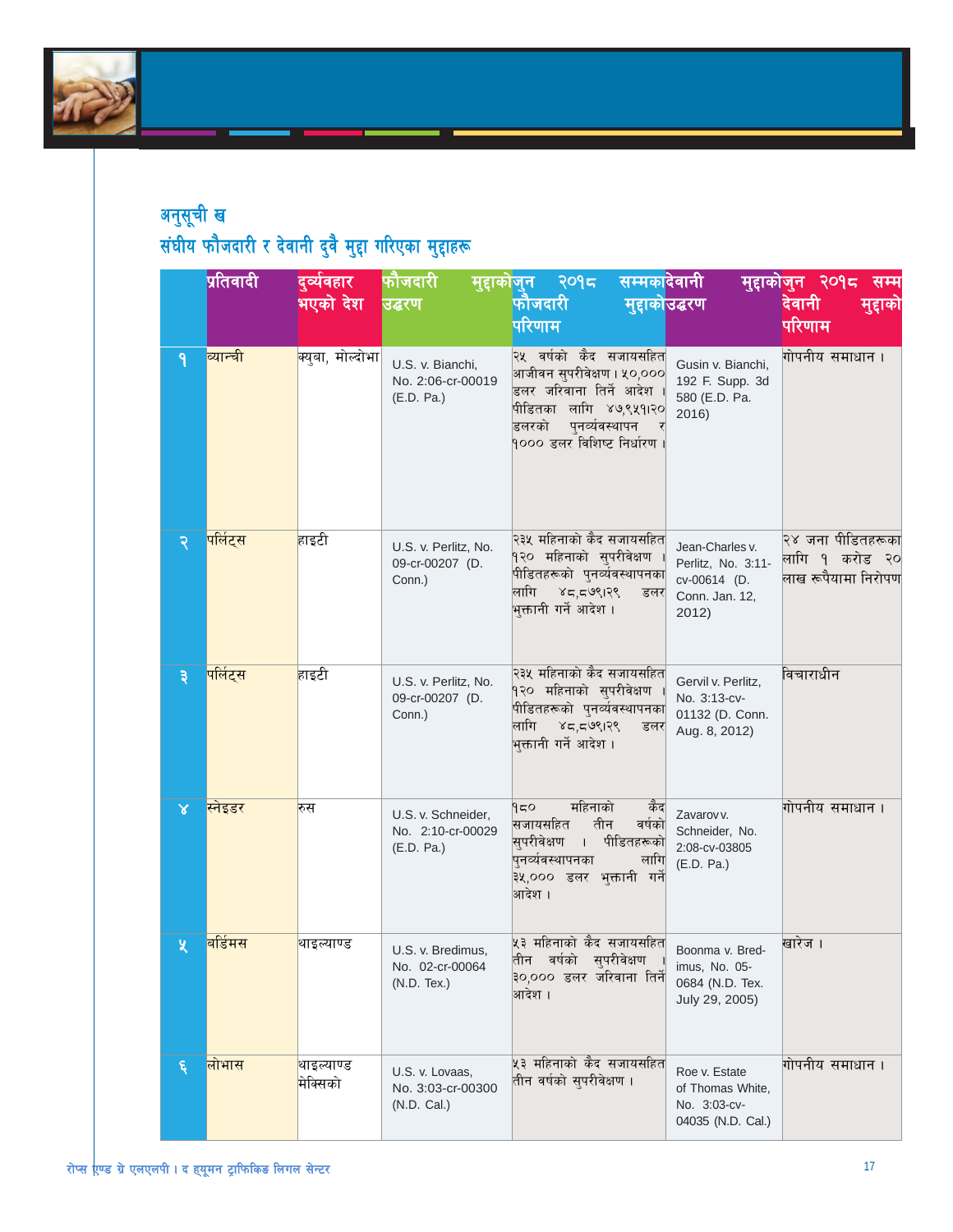

## अनुसूची ग $\,$ संघीय देवानी मुद्दा मात्र गरिएका मुद्दाहरू

|              | मुद्दाको उद् <u>धर</u> ण                                                | दुर्व्यवहार भएको देश | जुन २०१८ सम्मको अवस्था                           |
|--------------|-------------------------------------------------------------------------|----------------------|--------------------------------------------------|
| ٩            | Doe v. Liberatore, 478 F. Supp. 2d 742<br>(M.D. Pa. 2007) <sup>38</sup> | बेल्जियम             | ३,०००,००० डलरमा समाधान                           |
| २            | Vang v. Prataya, No. 12-cv-1847<br>(D. Minn. 2012)                      | लाओस                 | वादीको पक्षमा जुरीको ठहर र निर्णय<br>९५०,००० डलर |
| ३            | Martinez v. White, 492 F. Supp. 2d 1186<br>(N.D. Cal. 2007)             | मेक्सिको             | खारेज                                            |
| $\mathsf{X}$ | Trujillo v. White, No. 3:06-cv-2322<br>(N.D. Cal. 2006)                 | मेक्सिको             | खारेज                                            |
| 义            | Doe v. Singer, No. 14-cv-03530 (C.D. Cal. 2014)                         | संयुक्त अधिराज्य     | खारेज (स्वेच्छिक)                                |

<sup>38</sup> The defendant was subject to a related criminal indictment in the state of New York. The defendant pled guilty to attempted sexual abuse stemming from the case and was sentenced to ten years of probation.